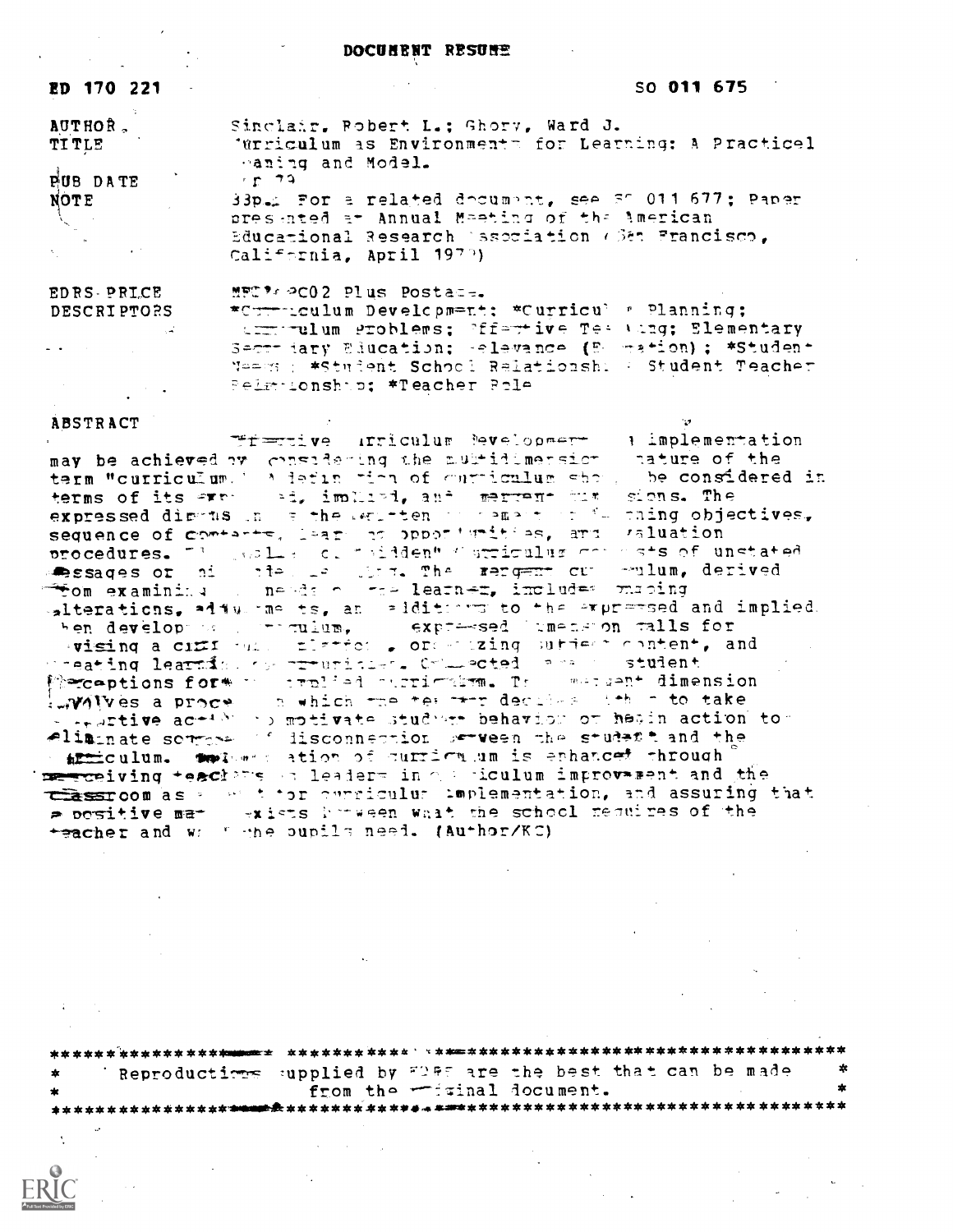# US DEPARTMENT OF HEALTH.<br>EOUCATION & WELFARE<br>NATIONAL INSTITUTE OF EQUCATION

THIS DOCUMENT HAS BEEN REPRO-<br>DUCED EXACTLY AS RECEIVE: FROM<br>THE PERSON DR DRGANIZATION JRIGIN<br>ATING IT POINTS OF VIEW OR OPINION-<br>STATED DO NOT NECESSARILY REPRE-<br>SENT OFFICIAL NATIONAL INSTITUTE OF<br>EDUCATION POSITION OR

## CURRICULUM AS ENVIRONMENTS FOR LEARNING: A PRACTICAL MEANING AND MODEL

"PERMISSION TO REPRODUCE "HIS MATERIAL HAS BEEN GRANTED. BY  $a$ rd  $\mathbb{Z}^{\prime}$ 

TO THE EDUCATIONAL RESOURCES **INFORMATION CENTER (ERIC)** 

By

Rozert L. Strclair Director, Center for Curriculum Studies University of Massachusetts

D

عثير

ED170221

SP 011675

 $Wa = L$ . Ghory Communator of Program Levelopment and Evaluar in The srban Education Pilo: Project Cincimmati Public Schools

Presented it the Annual Meeting of the Americar Educational Research Assariation in San Francisco, California

April 1979

Not to me reproduced without permission of the authors.

 $\hat{c}$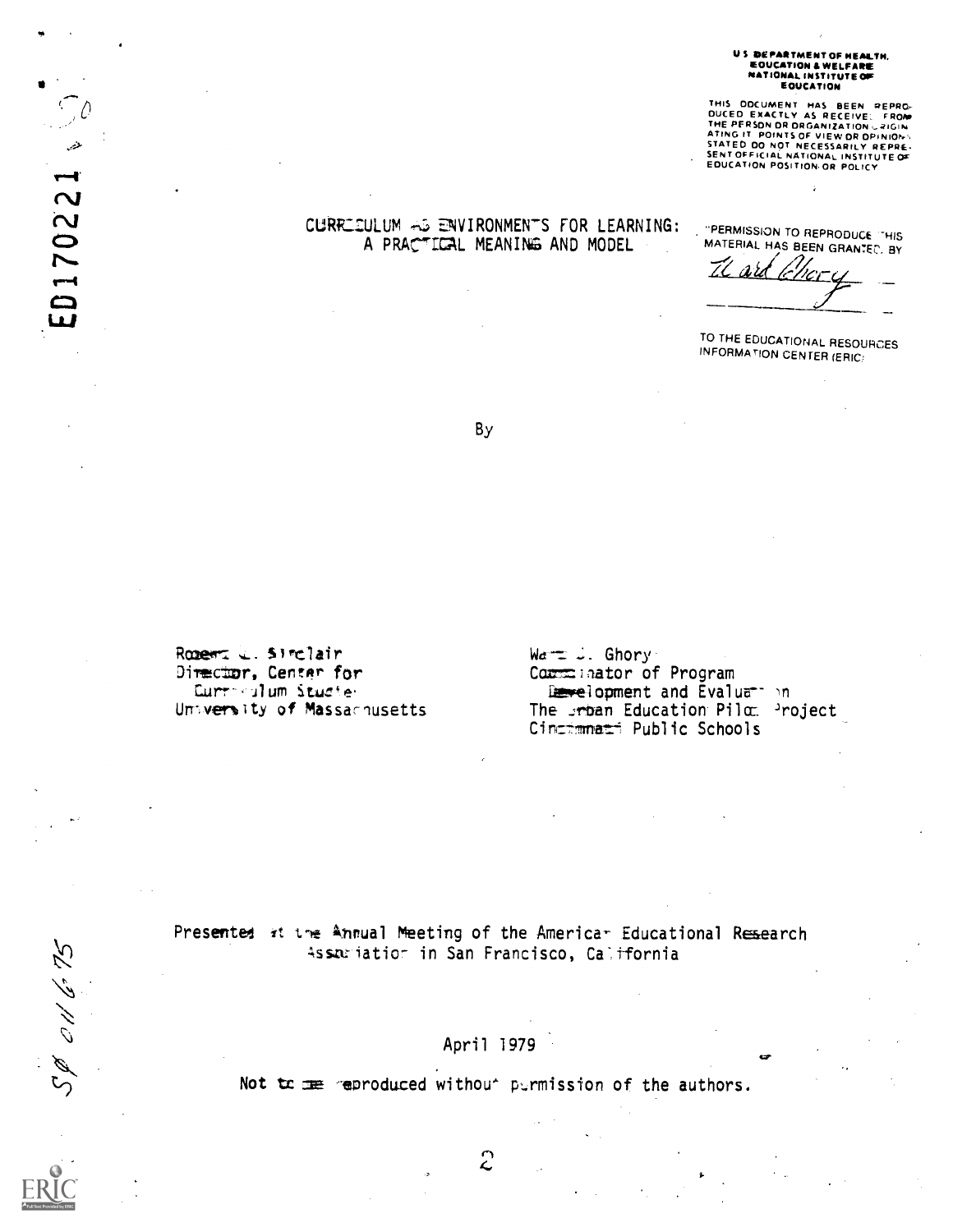## CURRICULUM AS ENVIRONMENTS FOR LEARNING: A PRACTICAL MEANING AND MODEL

In the catalogue of education's more curious creatures, few are as complex as the curriculum. Althougn the word curriculum is casually used in the literature and in discussions about schooling and education as though its meaning were common, a more careful consideration shows that curriculum commands different and distinct meanings. Scholars are far from agreement as to how the term should be defined.

Our analysis of perceptions of students, teachers, principals, and parents suggests that in the practical reality of schools and classrooms, curriculum means different things to different people. To students curriculum seens to signify homework, tests, and "all those classes." To many teachers it means printed materials, textbooks, goa15, objectives, lesson plans, study sheets, and tests. Principals tend to view curriculum as what is taught by teachers and the packaged curriculum programs and materials produced by publishing companies or curriculum committees. Parents consider the number and types of courses offered by the school to be the curriculum.<sup>1</sup> The intention here is not to argue that unless we have one fixed definition there will be little if any progress toward improving the quality of curriculum. Indeed, we agree with Tanner that conflicting-definitions may stimulate continued inquiry and may help illuminate philosophical differences that are the sources of conflict.2

The purpose of this paper is four-fold. First, we advocate a multi-dimensional definition of curriculum. Second, our definition  $\bullet$  and a set of  $\bullet$ is contrasted with four existing views of curriculum. Next, we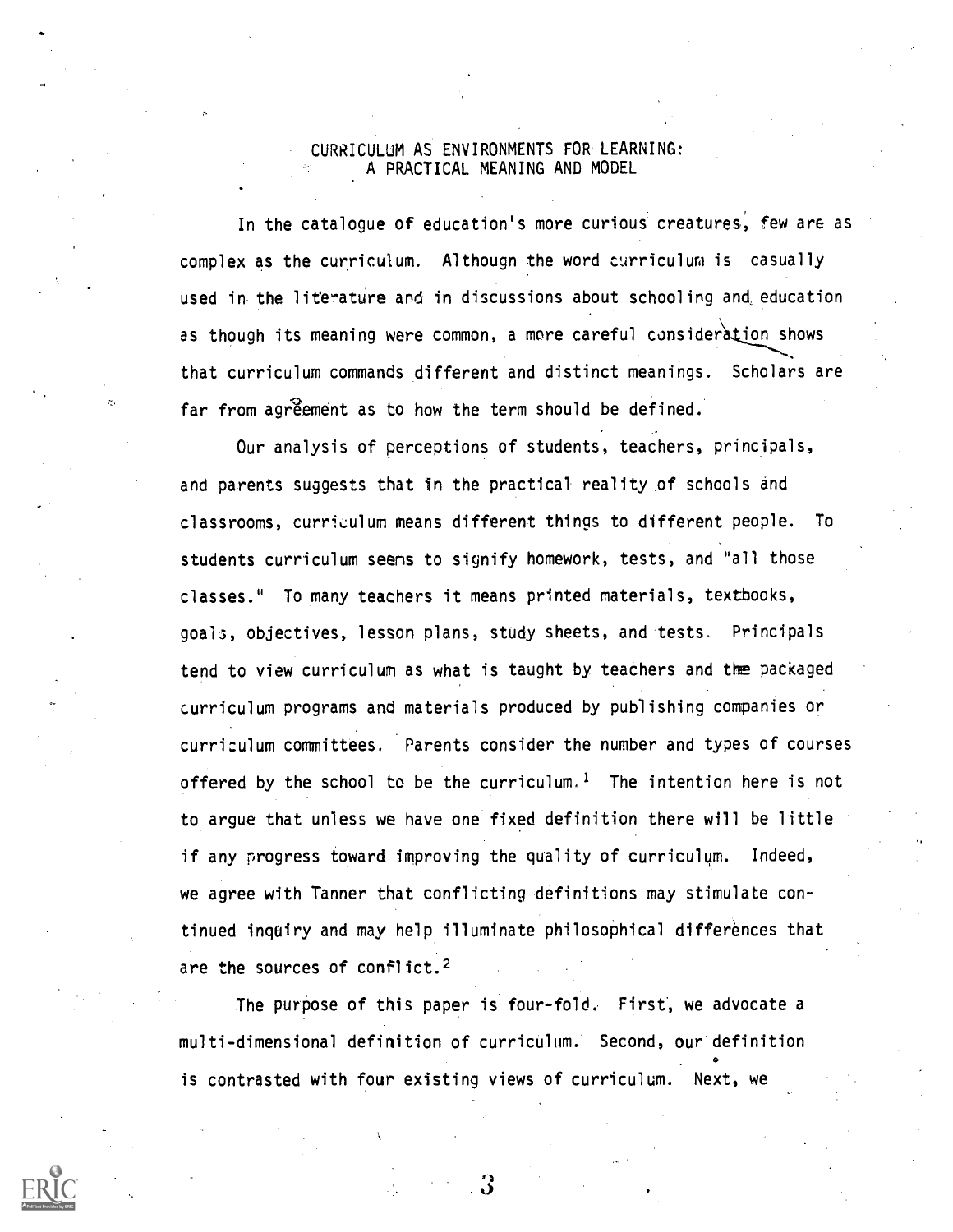describe a curriculum development model that reflects the detion îń. Fourth, we discuss three practical considerations for develogions and implementing curriculum in schools and classrooms.

## DEFINITION: CURRICULUM AS ENVIRONMENTS FOR LEARING

In overview, the curriculum consists of both externed and perceived environmental conditions for learning. Considered in 'ts external aspect, the curriculum acts as a complex network  $+$  $n = r$ nants exerting an influence on the behavior of indeviduals **mese** determinents are physical, social and intellectual condition ha<sup>+</sup> shape and reinforce behavior. For example, within the school setting learners are exposed to a sequence of learning tasks, a collection of learning materials and the influence of individual persona (sies and collective norms.

Although many writers<sup>3</sup> have described the learning  $env$  equation as a powerful determinant of pupil behavior, we caution tha  $1$  of the school's environment should be considered "curriculum a external sources of a school's environment are multiple and comple. **Abit Lne** influence of the physical plant, to the social and economit. we tims of the neighborhood group, to the historic and enconomic tions. of the neighborhood group, to the historic and economic ion of schooling, to the pressures from the Central Office, to ailability of resources, and so on. We reserve the term "curriculum  $\pi$  the environmental ingredients that have been deliberately stage to create a context for learning. Freud's dictum, "where id is, Eteego be," urged his patients to seize hold of the impulsive, contraditery and irrational mix of pressures ruling their lives. In an analogous way, we urge "where unexamined environment is, let curriculum be" tro suggest

 $-2-$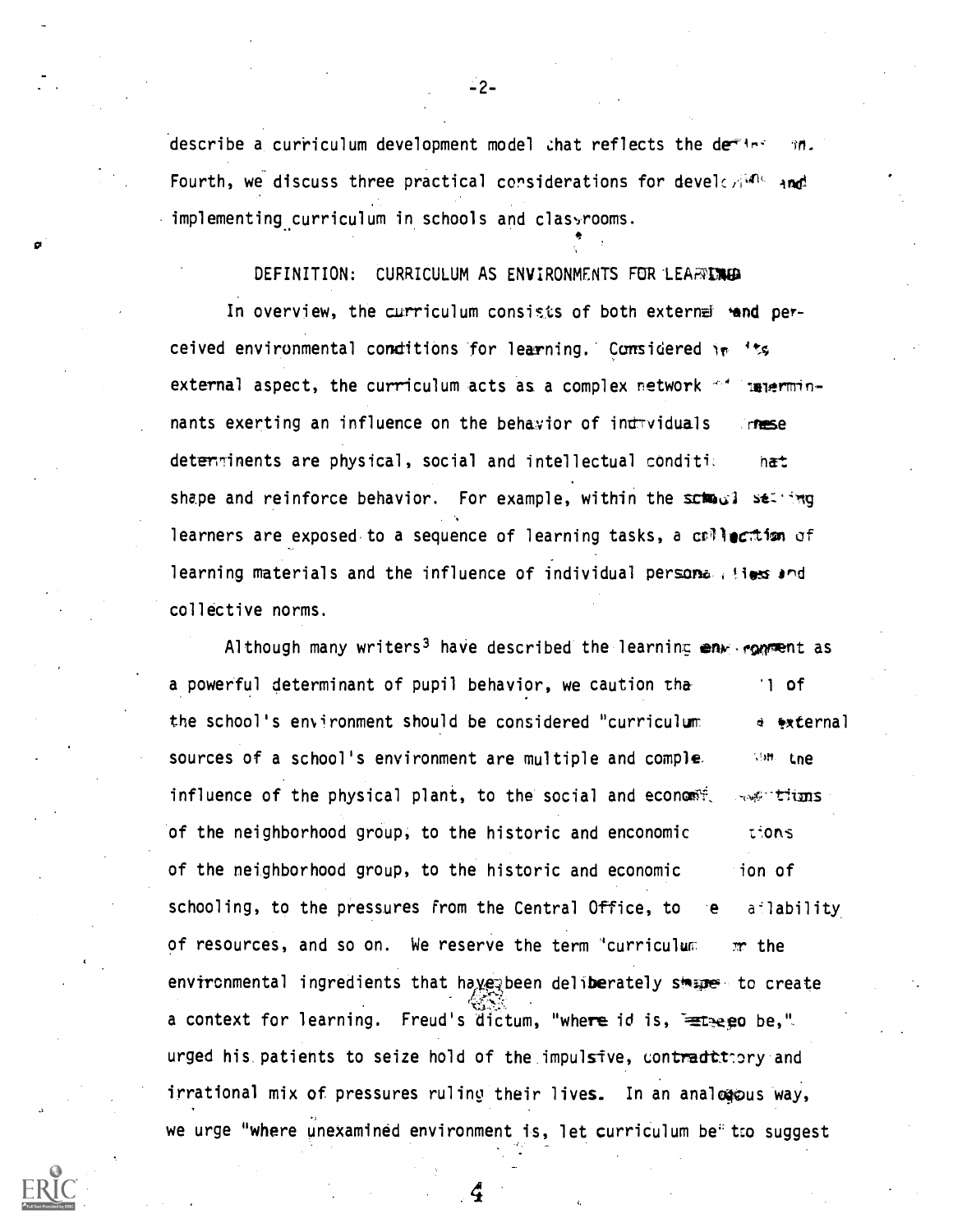the commentual um consists of external conditions for learning that restaint from the participative process of constructing and re- $\mathcal{F}$ concrete school enveronments.

Furthermore, the curriculum corsists of environmental stimuli as uncetived or interpreted by participating individuals. As Murray<sup>4</sup> sts, it is the learner's perceptmens of er deparated conditions  $SUC$ guides his or her behavior. Indiwiduals act aly respond to  $\mathbf{m}$ concretion demands and expectations according to the ways they berogene them. Because the individual's perce limms of school environmeth also serve as determinants of behavior, in our definition, curmiculum consists of the internal (or permenwed), as well as the port and conditions that either foster or ander learning.

When we nudge this general part of the definition deeper into the gractical settings of schools, we fimme that curriculum can be more specifically characterized by three separate yet interrelated parts-the expressed, the implied, and the emergent. The connections among these dimensions contributes to tme dynamic nature of curriculum. Our definition of curriculum as environments for learning, then. consists of external and perceived contentions for learning that can be further described in terms of their expressed, implied and emergent dimensions.

### The Expressed

This dimension of curriculum is a written statement expressed in terms of intended learning objectives, learning opportunities, a sequence of content, and evaluation procedures. The expressed dimension is the



- 3-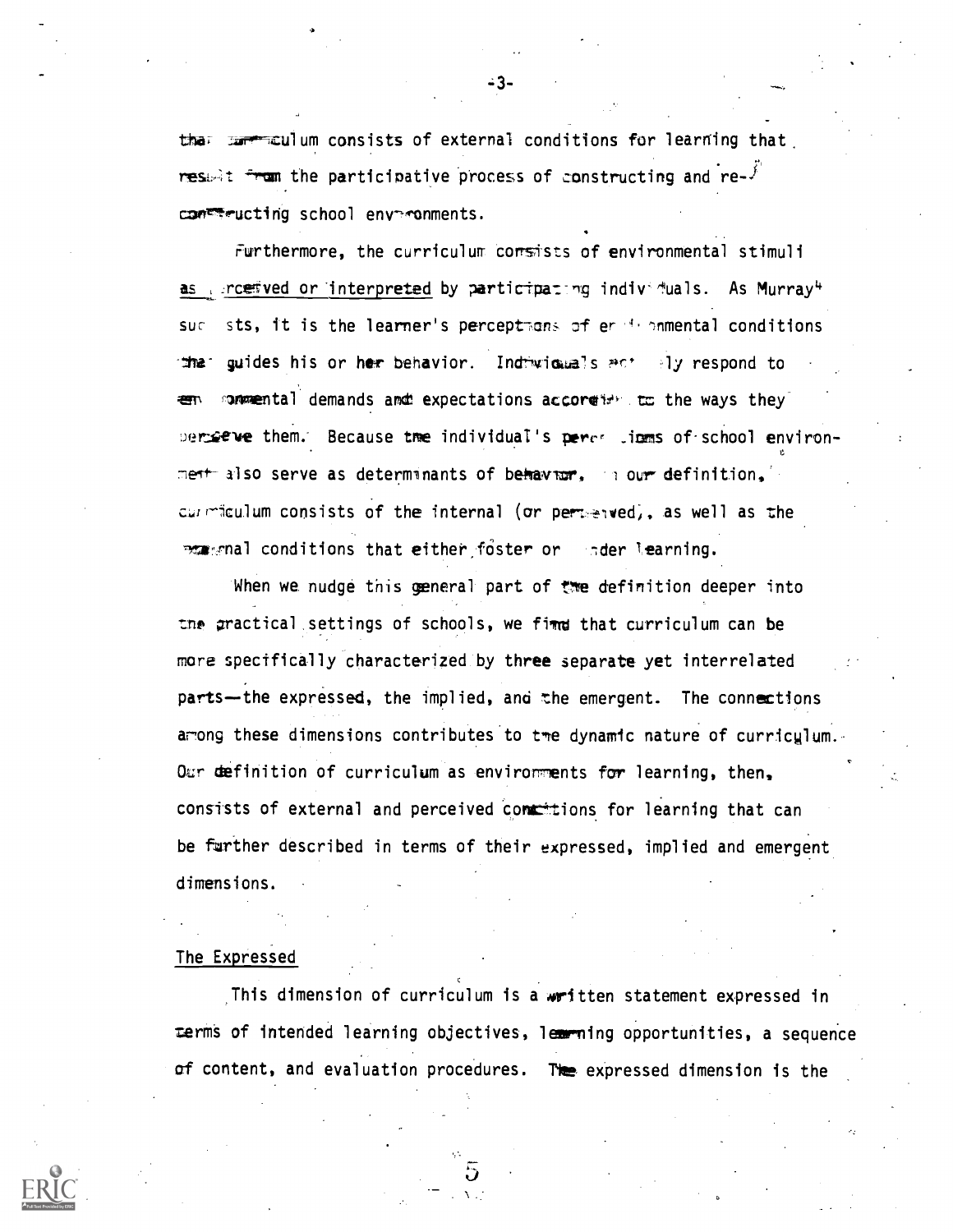course of study or the syllabus, an acknowledged plan stating what is to be learned and describing how to teach and evaluate. The academic disciplines are often the major aata source of decir ma expressed curriculum. This dimension is the "planned for" or are determined part of curriculum.

### The Implied

This dimers on of curriculum consists of hints  $x$ - wily messages received by lewrners from the physical, social and intellectual environment of the scr.  $\therefore$  Similar to what is known as the hidden curriculum. this dimension includes the unstated and unplanned messages given off by the rules asset traditions embedded as regularities in the ongoing way of life in 4 school and in its classrooms. Also, the implied dimension ref is to unintended learning that results because of what is included  $c$  )mitted in the content that is taught. The conditions of the implied are further spelled out in those actions of students and adults which are only rarely verbalized or explained. The implied dimension is critical because the learners' perceptions of the conditions that make up the habitat of the school and classrooms result in a personal view that influences either positive or negative learning. For this reason, the perceptions of students toward the school and classroom environment are the central data source for developing the implied curriculum..

### The Emergent

This dimension of curriculum fincludes the ongoing alterations, adjustments and additions that are made in the expressed and implied

-4-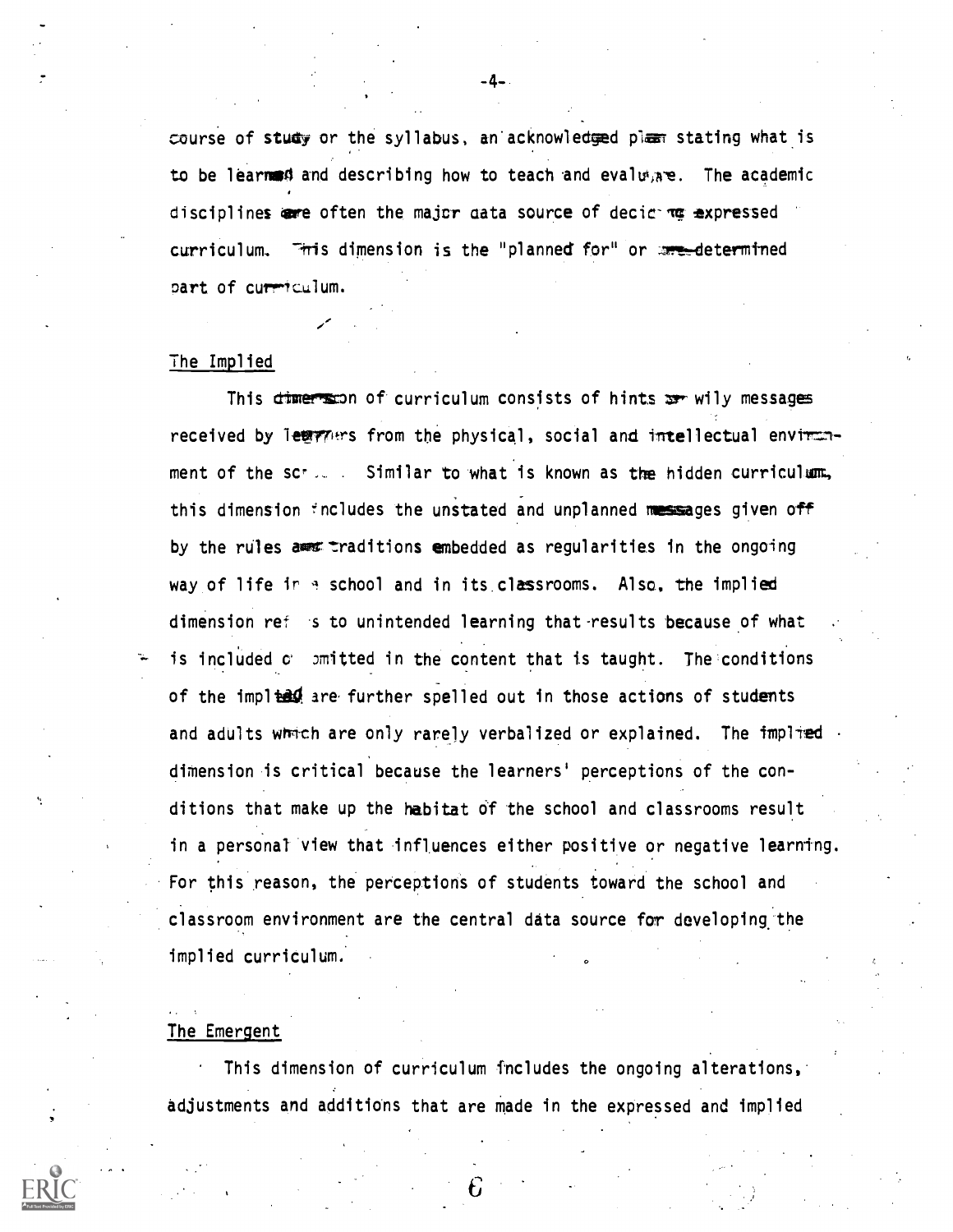curriculum in order to insure harmony between the uniqueness of the individual learner and the character  $\sigma^{\#}$  the curriculum. The emergent serves as a corrective measure to smooth out and put the expressed and implied parts of the curriculum in lime with each other and with learners. In other words, the emergent dimension intervenes when there are excessive gaps between learners and the curriculum to reduce. chances of disconnection, unnecessary failure and unintended boredom. For this reason, the needs of the learner are the major data source for the emergent dimension.

In sum, deliberately constructed environments for learning take into account these three related dimessions of curriculum. While the expressed curriculum is traditionally the most prominent, in the present definition it is primarily tme initial dimension or starting point. Immediately, its implications are felt. The lessons the resulting implied dimension teaches are long remembered mecause it is so persuasive and consistent over the many years in which our students attend school.

In fact, where the expressed and immetied curreculum are consistent and support each other, learning is most powerful. It is here that attitudes and values are probably learned most effectively. Where the expressed and implied curriculum are in conflict, one would expect the implied' dimension to become dominant. It is not what is intended (what we talk about) but what we do (action we take) that becomes compelling. Also, where the expressed and the implied run counter to each other, contradictory messages are likely to be receivel by learners. What is learned at one time is stifled or unlearned at another. In this case, the emergent dimension takes precedence, calling for teacher

-5-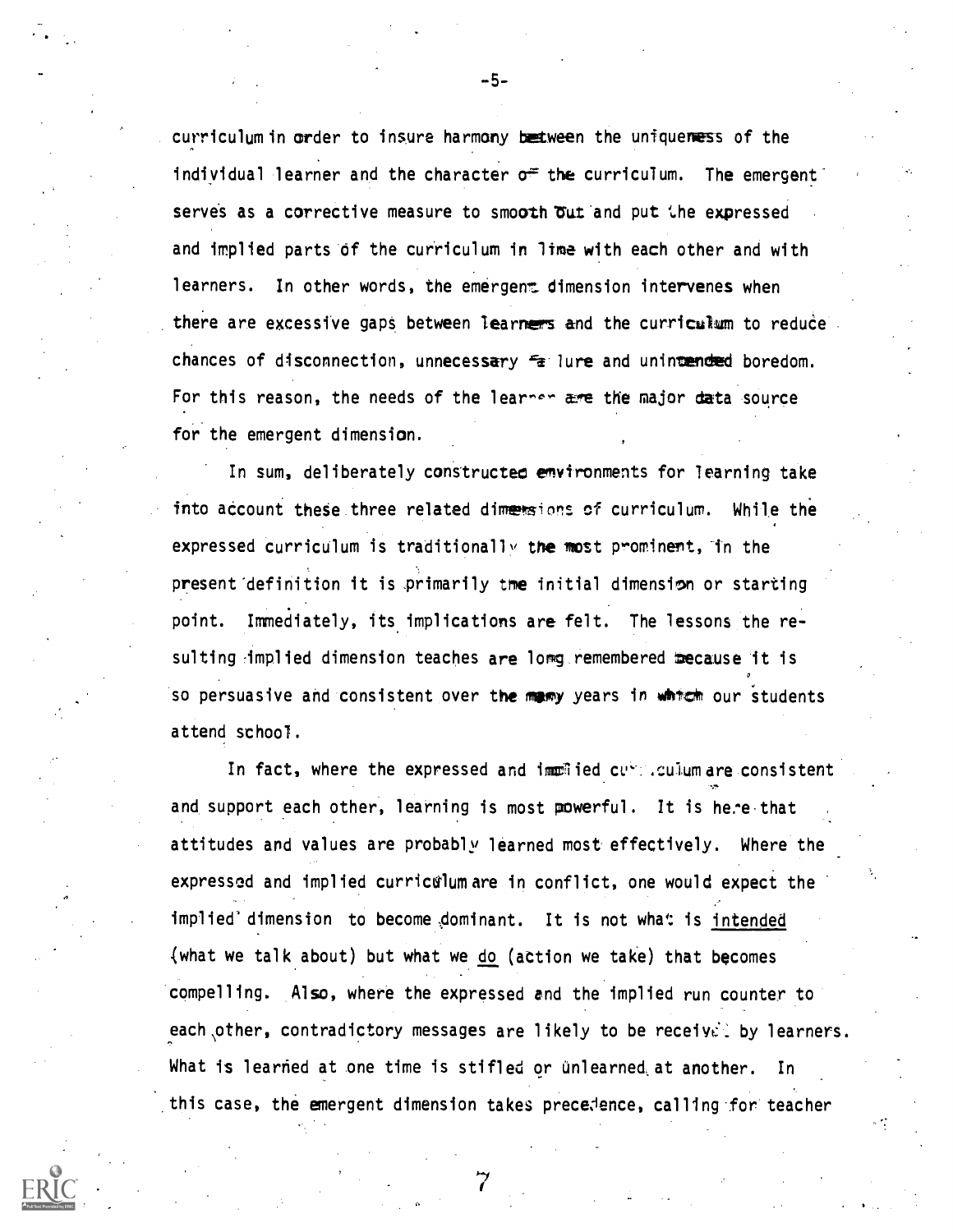dec' sions that correct the disconnections between expressed and implied dimensionsor between the curriculum and the learner. In short, the cefintion of curriculum as environments for learning opens a multidimensional perspective on curriculum development and school practice.

## DEFINITION: IN CONTEXT

One way to probe the usefulness of the definition we advance is to contrast it with other conceptions of curriculum. In this way, shadows are cast across previous attempts, which in turn illuminate points of emphasis or potential oversights in our definition. We trace four prominent views of the nature of curriculum, and relate these to the three dimensions characterizing our definition.

The Latin origins of curriculum (from curro, cucurri, cursuri) bring to mind tne act of running, especially on a race course. Perhaps twis indicates that curriculum is thought to be the quickest, simplest, most organized and efficient fashion for presenting and receiving knowledge. An image is conjured up of a series of laps with prescribed obstacles to be overcome in a set time. These laps are undertaken to reach the intended and final goal. The student (runner) starts at one point in his learning and reaches the second'point by following a set course from which he does not deviate. 'Such an image has not been lost to curriculum scholars, including researchers, teachers, and administrators.

One common conception of curriculum that adheres to this image is that of a course of study. The definition includes clearly defined subjects (laps) which each student must successfully complete within

 $-6-$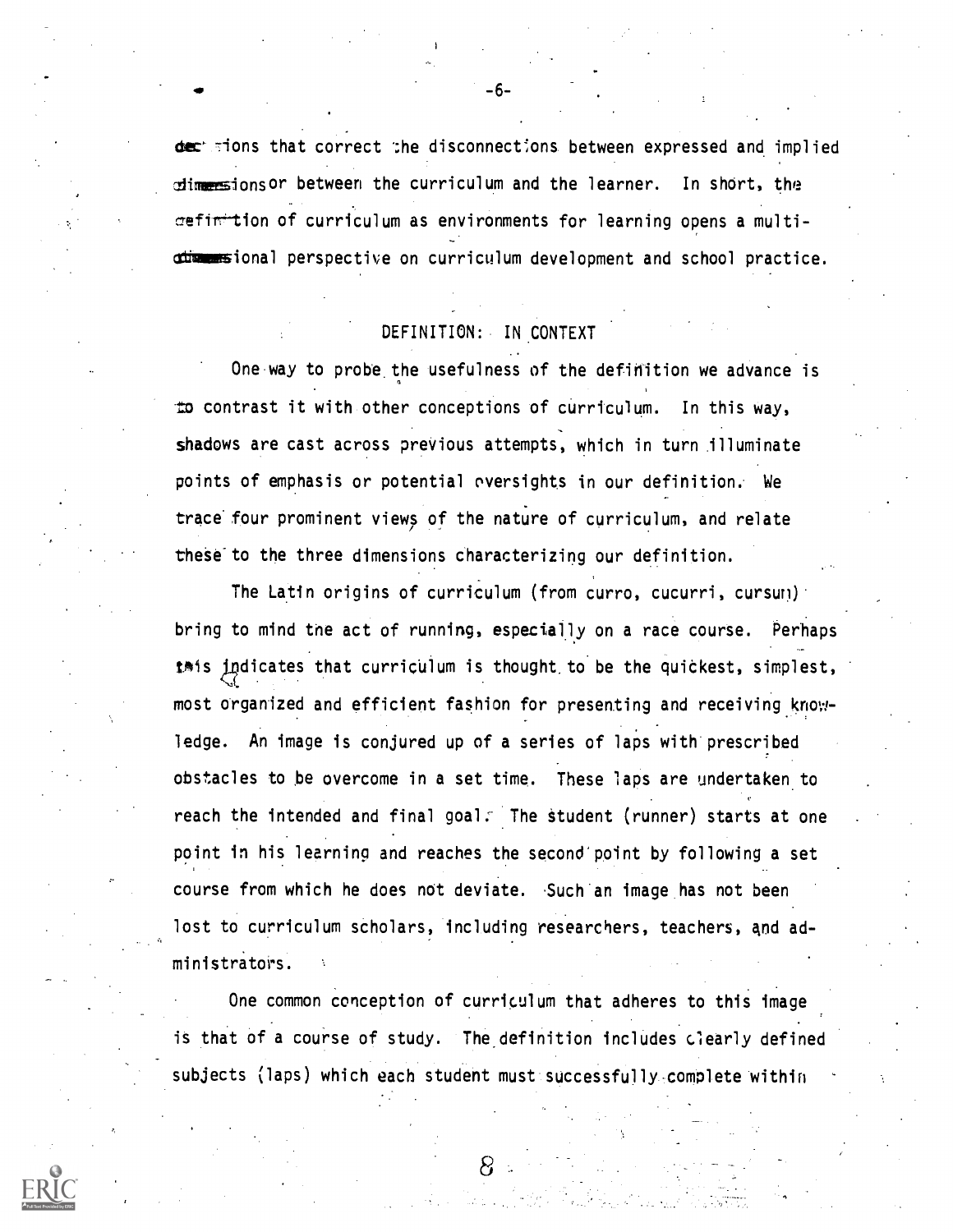a specified time frame in order to successfully reach the goal of graduation (with its attendant social rewards). Due to its simplicity in the sense of being so clearly content-or subject, matter oriented, this definition is still attractive to many curriculum theorists and practitioners.8

-7-

.Somewhat less externally determined, though still linked to the race course principle, is the view of curriculum as intended learning. experiences. This perspective it appealing to curriculum developers who opt for a predetermined framework that provides limits to the experiences but does not dictate all experiences possible within the established borders, 6

Still another conception of curriculum defines it as all of the experiences had under the auspices of the school. From this point of view, curriculum includes the known and unknown conditions that foster experiences. This approach is considered more extreme than the previous two because planned and unplanned conditions are considered.<sup>7</sup>

Finally, a fourth view of curriculum turns to what is perceived by the learner. The meaning moves away from the external setting toward. the learner's interpretations of what has been planned or unplanned. The perceptions of the learners make up the curriculum. Not only is there the possibility that the learners will redesign the race course but they might also perceive that running is not necessary or that flying is the way to go.  $8$ 

The four general meanings of curriculum mentioned above are under- . standable as possible definitions. Yet, when considered separately they can lead to a way of thinking that is disconnected form the three

 $\mathcal{G}$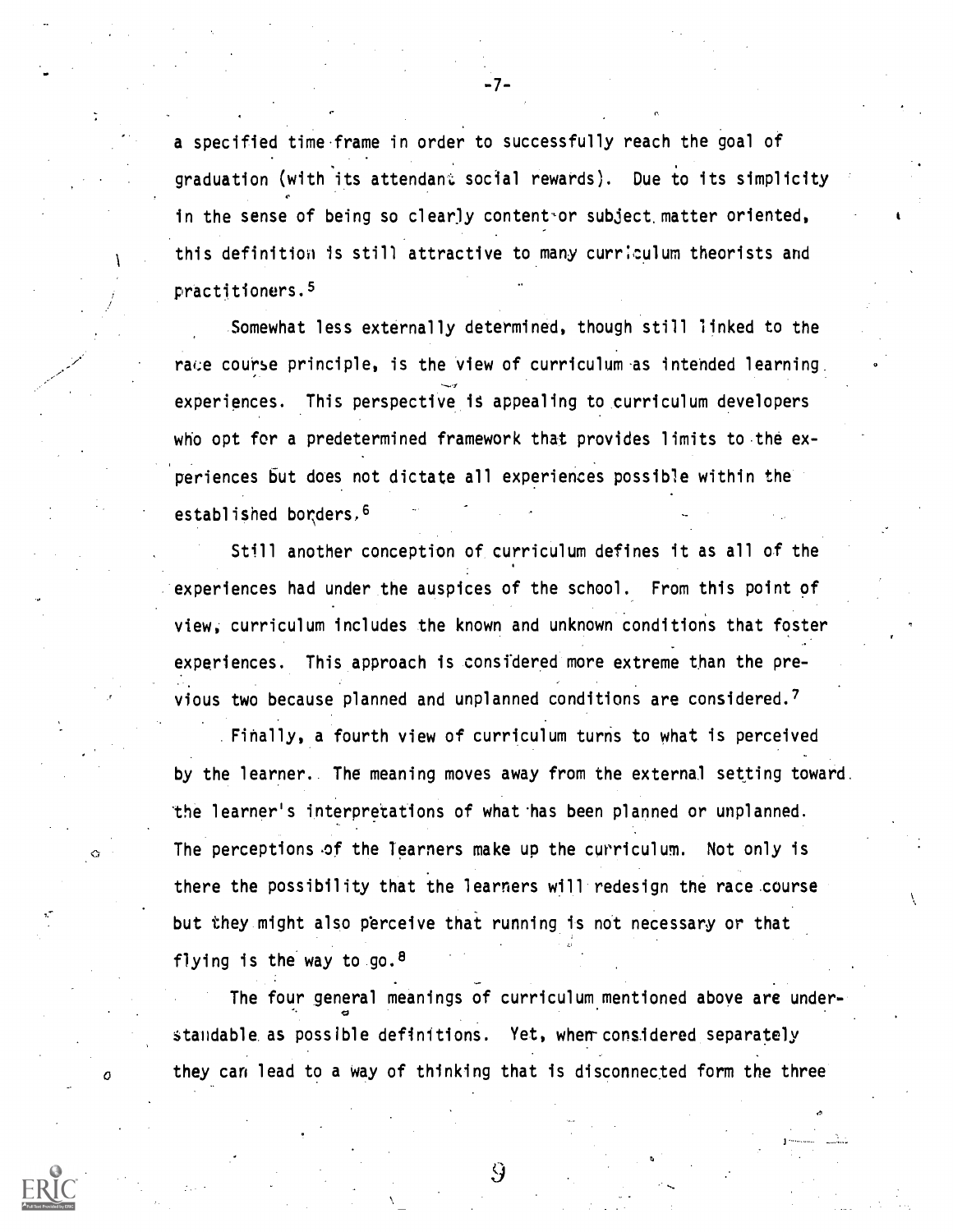curriculum dimensions we believe exist in the reality of schools and .classrooms., The definitions are shown graphically in Figure 1 as a continuum of thinking that runs from externally decided curriculum to internally perceived curriculum.

## FIGURE 1

## A Continuum of Curriculum Definitions

| Curriculum As A<br>Course of Study  | Curriculum As<br>Intended Learning<br>Experiences |  | Curriculum As<br>All School<br>Experiences | Curriculum As The<br>Perceptions Of<br>Learners |
|-------------------------------------|---------------------------------------------------|--|--------------------------------------------|-------------------------------------------------|
| Externally<br>Decided<br>Curriculum |                                                   |  |                                            | Internally<br>Perceived<br>Curriculum           |

za di secolo di secolo di secolo di secolo di secolo di secolo di secolo di secolo di secolo di secolo di secolo di secolo di secolo di secolo di secolo di secolo di secolo di secolo di secolo di secolo di secolo di secolo

Next, Figure 2 presents a grid that links these four general

definitions of curriculum with the expressed, implied and emergent dimensions of curriculum advanced by our definition. The grid shows the major (4) or minor (o) emphasis of interplay among the four views and the three dimensions.'

## FIGURE 2

Grid of Definitions Related to Dimensions

|                                                          | Dimensions    |             |              |  |  |  |
|----------------------------------------------------------|---------------|-------------|--------------|--|--|--|
|                                                          | The Expressed | The Implied | The Emergent |  |  |  |
| Curriculum as a<br>Course of Study                       |               |             |              |  |  |  |
| Curriculum as<br>Intended Learning<br><b>Experiences</b> |               | ۰.          |              |  |  |  |
| Curriculum as All<br>School Experiences                  |               |             |              |  |  |  |
| Curriculum as the<br>Perceptions of<br>Learning          | O             |             |              |  |  |  |
| $\bullet$ = major emphasis.<br>$o = m1$ nor emphasis     |               |             |              |  |  |  |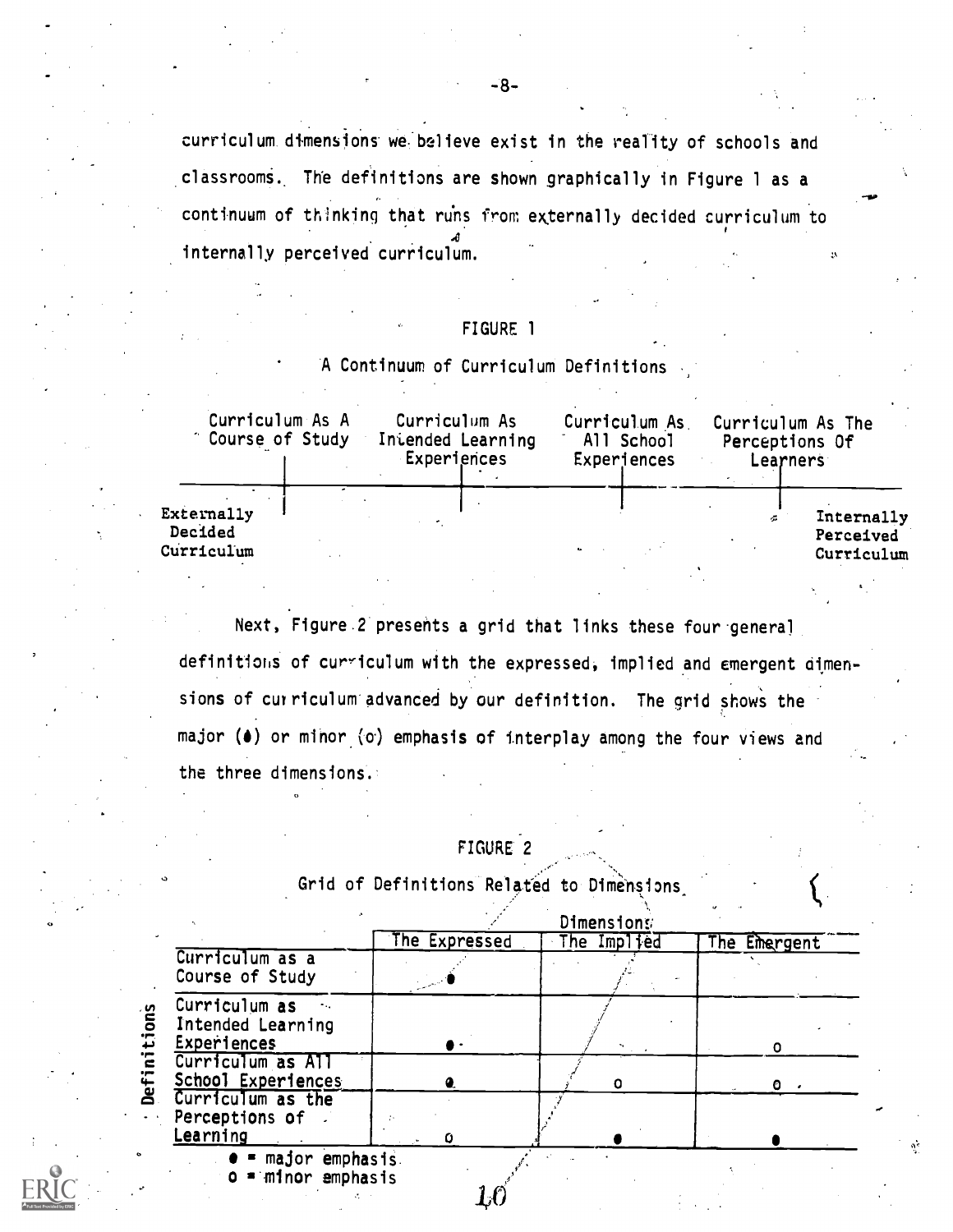Curriculum viewed as a course of study emphasizes the expressed dimension: Lt focuses on the necessity of covering certain subject matter. and minimizes the importance.of considering student perceptions of the relevance of the instructional content. Curriculum considered as intended learnings also emphasizes the expressed dimension, and opens in a'minor way to'the emergent by recognizing the possible need for altering set content sequences if other learning approaches are  $re_{\tau}$  $\mathbf{A}$ quired to attain clearly defined ends. Curriculum defined as all theexperiences stweents have under the'guidance of the school also retains its primary allegiance to the expressed dimension. However, this view both acknowledges the potential hazard presented by unplanned consequences of school organization and touts unreflectively the mystified process by which the curriculum. perpetuates "the American way.". For these reasons, the implied dimensionlis secondarily considered by this approach. The possibility of unanticipated learning also suggests a minor association with the emergent dimension. Because of the acknowledgement of negative consequences resulting from unplanned experiences, it becomes necessary to make additions or alterations in the expressed and implied conditions. Finally, curriculum viewed solely as the  $\qquad \qquad$ perceptions of learners insists on the primacy of student interests and world-views in determining what is to be taught. By declaring the curriculum open to interpretation by individuals and to revision based on student perceptions, this definition emphasizes in a major way the implied and emergent dimensions. Nevertheless, since students react 4 to the external school environment and since educators advocating this perceptual apprbach often maintain`a political or academic orientation in uneasy balance with their child-centered views, the expressed

-9-

1.1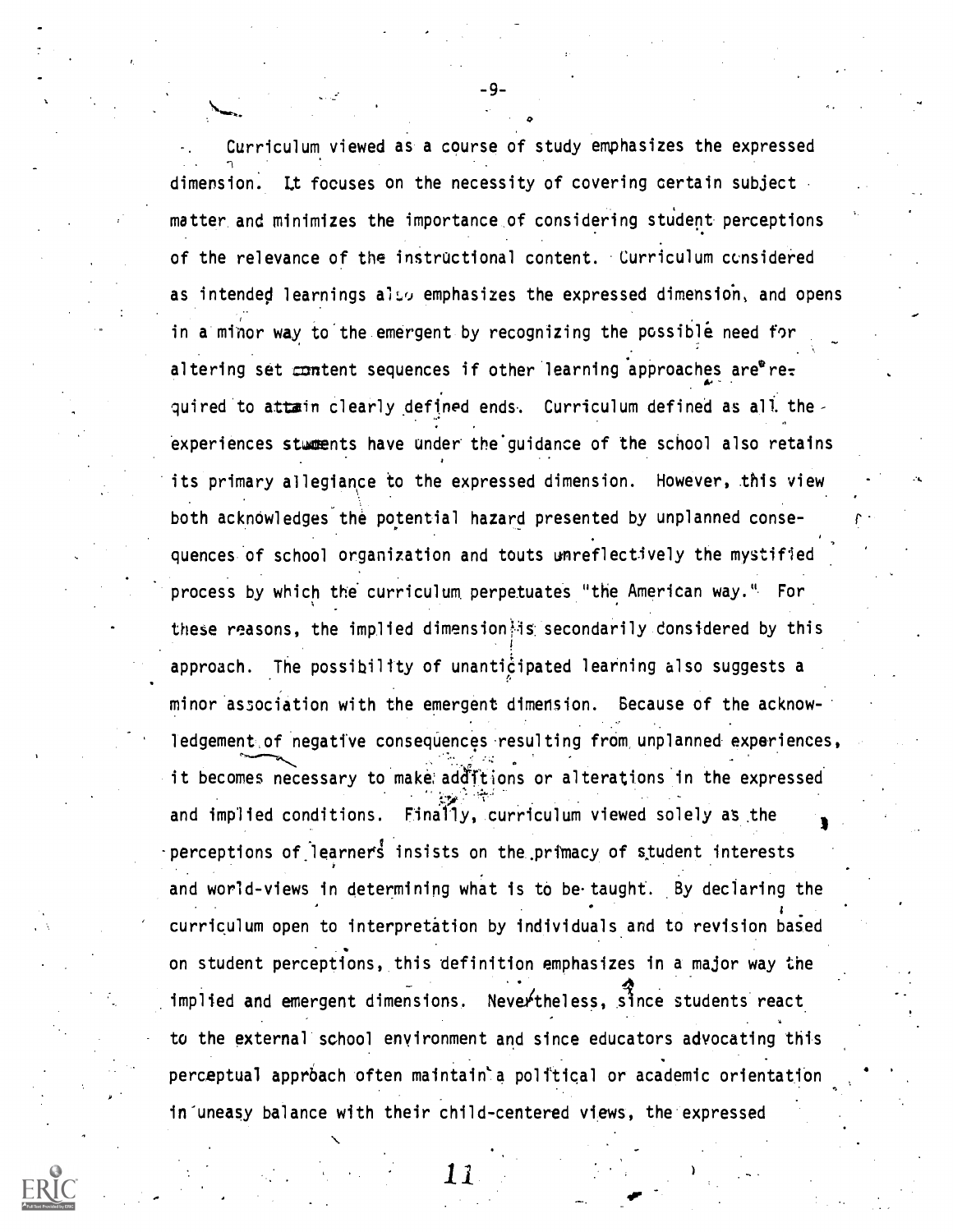dimension plays a key but more minor role in curriculum developed by advocates of this position.

In a sense, Figure 2 implies that a multidimensional definition of cunficulum offers a possible way for absorbing the best from other selecte $\alpha$  curriculum definitions. Those definitions that were placed toward the "external" end of the continuum in Pigure 1 relate to the expressed dimension of curriculum. As one moves toward the "perceived" end of the previous continuum, the implied and emergent dimensions tend to be considered in the definition. We advance for your consideration that many existing definitions insufficiently consider important dimensions of the reality of curriculum practice. Moreover, they foster either-or thinking about curriculum that needs to be corrected so that limited views can incorporate the strengths of numerous definitions.

Instead of a continuum of discrete curriculum definitions ranging approach is needed to reconceptyalize the meaning of curriculum. Our from externally derived to internally perceived, a more comprehensive definition of curriculum as external and perceived environmental conditions for learning bends the ends of the continuum closer to form a "curriculum circuit", as shown in Figure 3.

 $\mathbf{r}_{\text{max}}$ 

. 47

When we describe the expressed, implied and emergent dimensions, We are attempting to interrelate the practical realities of curriculum as it exists for teachers and pupils in schools. Moving through the circuit, learning conditions created by teachers have expressed elements (intended learnings, major concepts, planned learning opportunities and so on) with implied messages and consequences for learners. When

C

-10-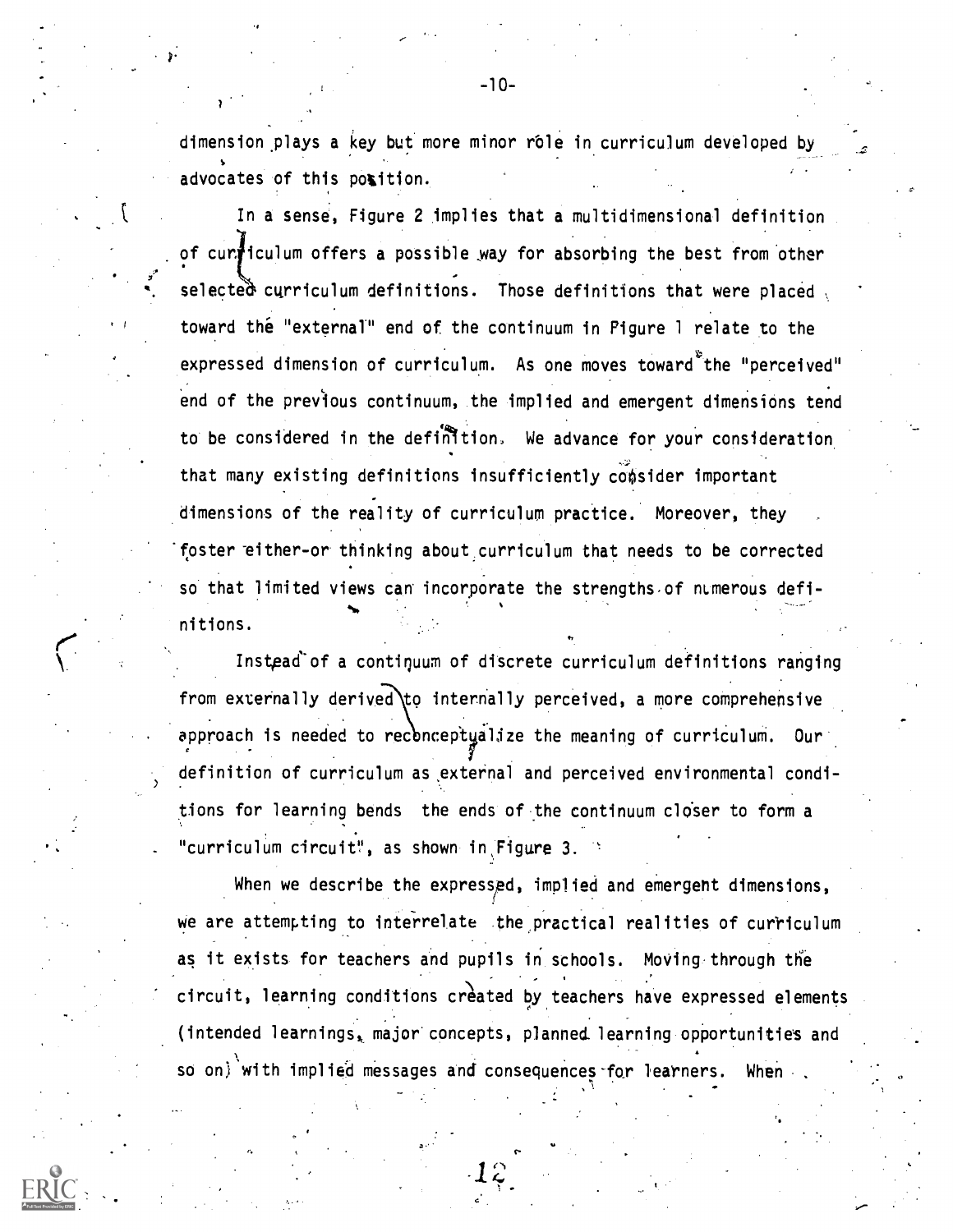

teachers recognize serious gaps between their constructed learning . environment and the desired perceptions and behaviors of their students,  $\gamma$ they act in an emergent fashion to revise the curriculum. Curriculum making becomes the creation of conditions for learning.

With our definition, we expand the input-output notion that considers curriculum as, the variable occurring prior to instruction and student achievement as the related outcome of instruction. In its place, we propose a more ecological view of curriculum based on a multidimensional curriculum definition.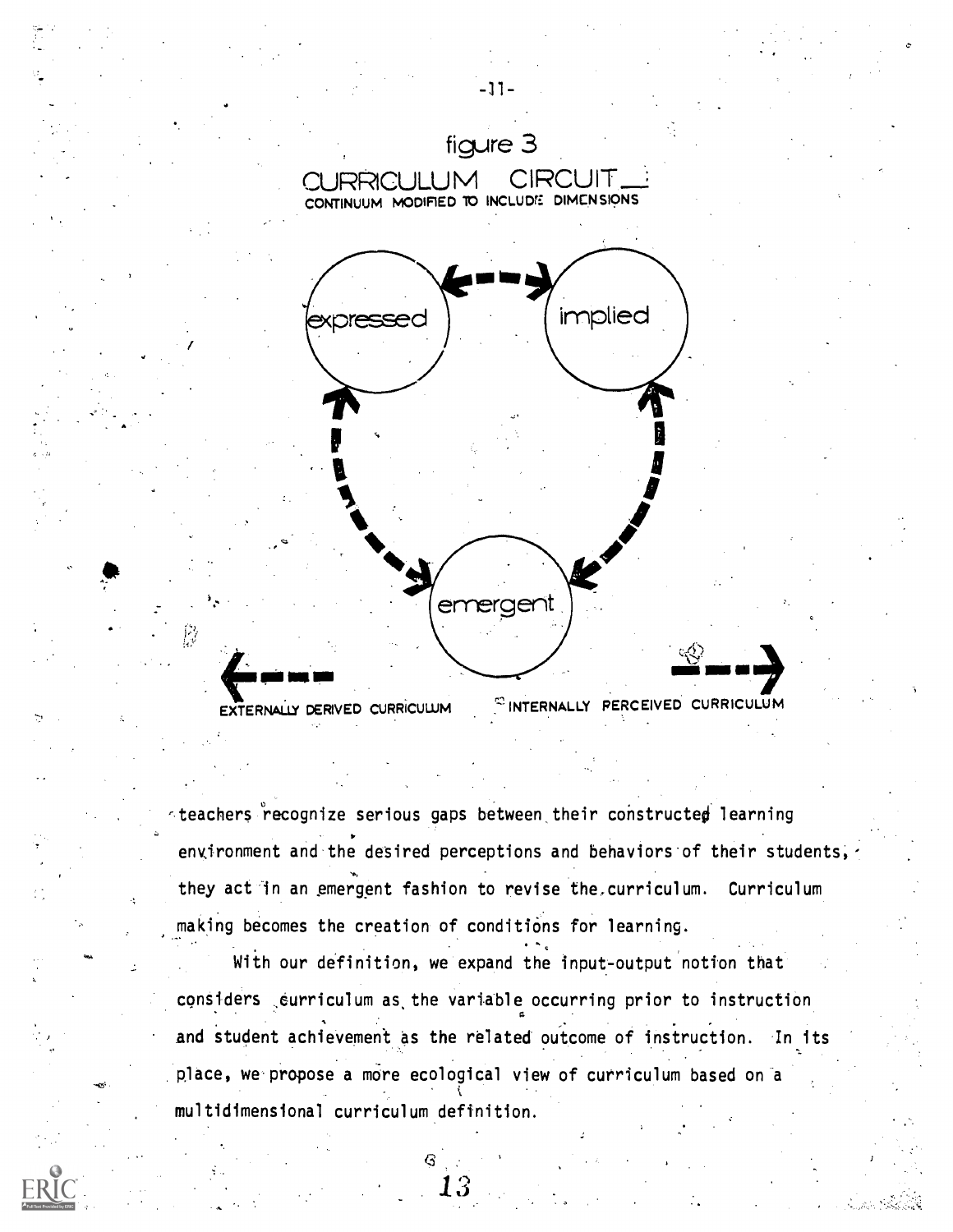Domimance by one dimensional views of curriculum contributes in a major way to the narrow, reductionist approaches for developing curriculum that we think have currently over-extended their usefulness. Linear curriculum models that result in objectives to be achieved, means to reach the objectives, and evaluations to determine the extent 4 to which objectives were accomplished assume that in the practical reality of schools purpose precedes activity, when the reverse is also true. We suggest in our definition that a more ecological view of curriculum demands recognition. This ecological perspective means, teachers have the responsibility for creating learning environments' that link pupils to curriculum. Again, and in simple words, our definition of curriculum opens the way for the reconstruction of curriculum through ongoing refinement and alteration of its expressed, implied  $\delta$  and emergent dimensions.

-12-

## THE CURRICULUM DEVELOPMENT MODEL

The curriculum development model advanced here is presented in three parts of equal influence, one part for each of the three dimensions of curriculum included in the above definition. The model conceptualizes one decision-making system that describes the interaction among elements of curriculum as a product, and two decision-making systems that' describe deliberations of curriculum as a process.

The system for the expressed dimension describes elements of curriculum that result in tangible products, written and intended to be a direct guide for instruction. The system for the implied dimension consists of steps teachers can take to identify positive and negative

14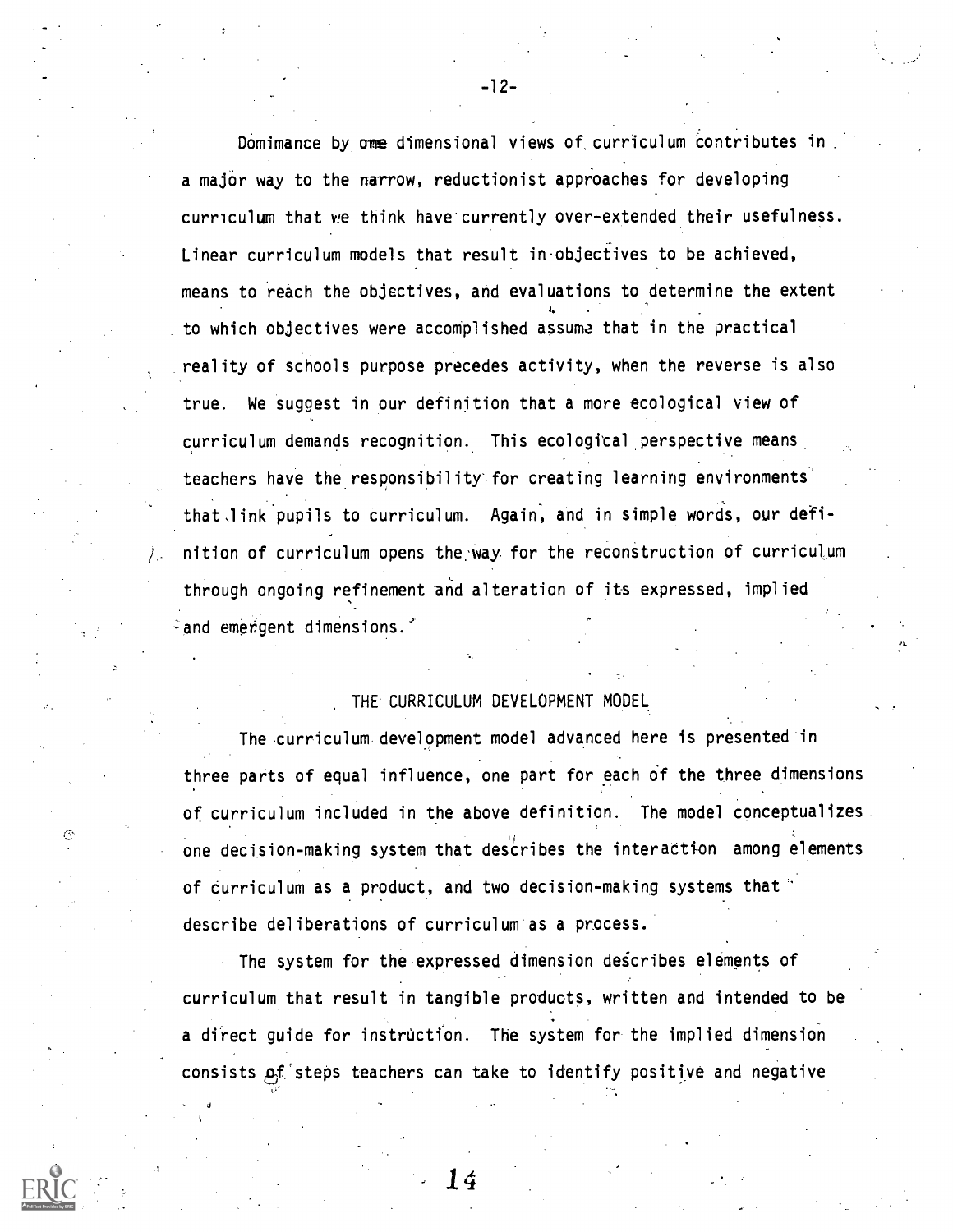implications of the curriculum for individual learners. This decisionmaking system does not result directly in a written product. Rather, it is a process that uses perceptions of learners to determine co, gruence or disconnection between the learners and the clrriculum conditions. The positive conditions identified in this fashion are maintained, while the disconnections are corrected by the remaining system for the emergent dimension.

The model makes purchase on the practical reality in schools and classrooms in three major ways. First, the model is grounded in a definition that resulted from observations of the actual dynamics that take place when teachers attempt to develop and implement improved learning conditions.<sup>9</sup> Second, the three dimensions of curriculum included in the definition resulted from an analysis of conditions in schools that forced elementary and secondary students to live and learn on the margins of the environment. These conditions were identified by means of collecting students perceptions and observations about the milieu of schools and classrooms.<sup>10</sup> Third, the model makes the teacher the key decision maker for curriculum development, particularly for the implied and emergent dimensions. In other words, those educators who are closest to the learners are responsible for developing the curriculum and for insuring that curriculum conditions are in harmony with the learners.

The decision-making system for each curriculum dimension is now presented, followed by a'brief description of how the systems are intended to work in the practical. Finally, associations among the three systems are explained.

15

-13-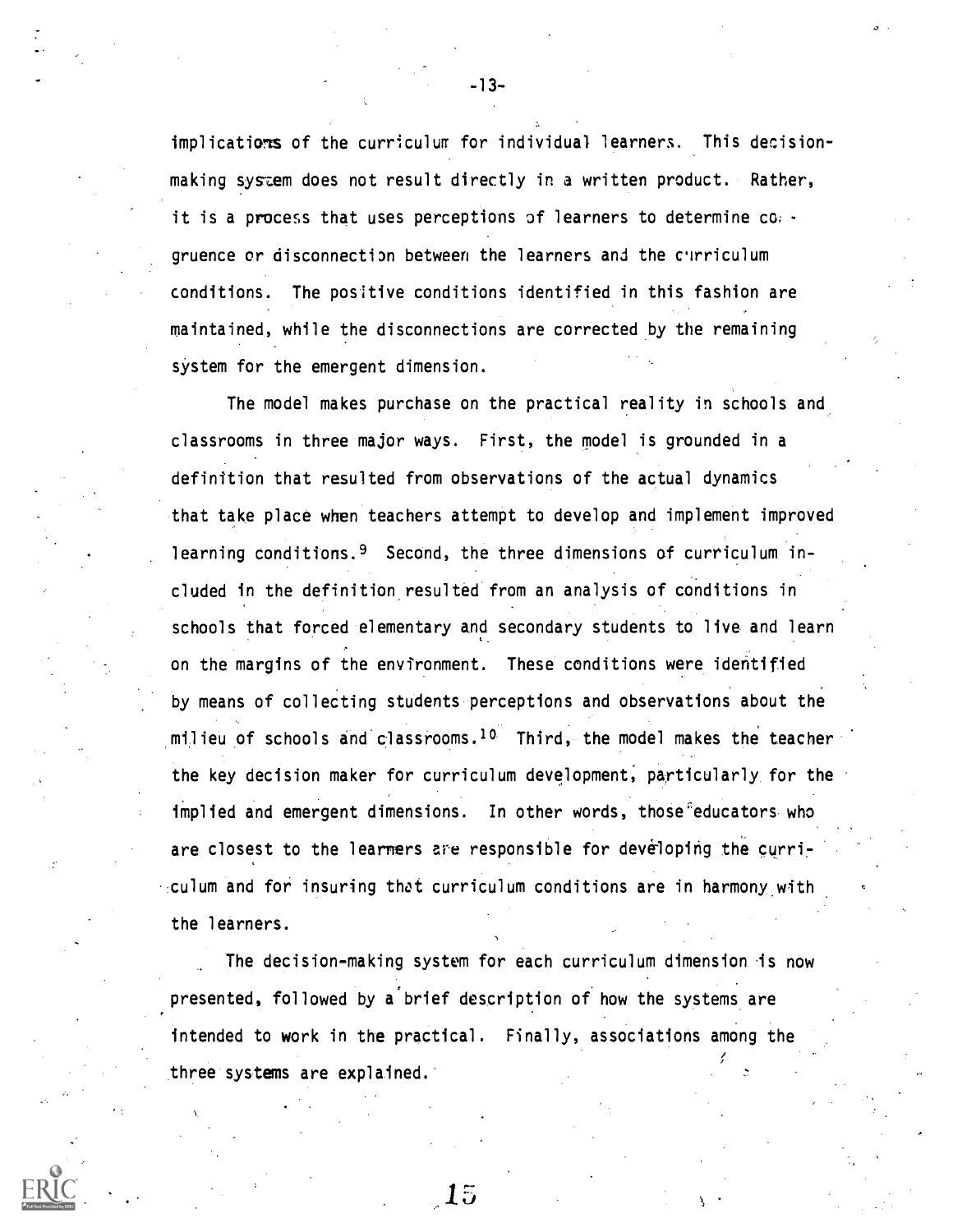## Decision Making for the Expressed Dimension

The decision-making system for the expressed dimension will be the most familiar to curriculum theorists, since it is closest to Tyler's classical curriculum development process.<sup>11</sup> Figure 4 presents the decision-making system. Building from a platform of shared values, images and beliefs, this system identifies and organizes intended learnings and desirable environmental conditions, leading to planned learning opportunities for students. The system continues by initiating the collection of perceptual and other evaluation data to determine the effectiveness of the expressed curriculum with learners.

The starting point, then, is a curriculum platform,  $12$  defined as the system of beliefs and values used.to guide the development of curriculum. Through a process of deliberation among educators, students parents and community representatives, decisions are made concerning both the intended learnings and the desirable educational conditions in the school. These intended learnings may be cognitive, affective and/or psychomotor, but will be content-oriented in nature. A statement of desirable educational conditions should also be produced by the deliberative process, describing in general terms the kind of individuals the school seeks to develop and the intended character of the institution as a learning community.

The next step in the decision-making process is to organize the subject content, and the school and classrooms in line with the platform and the stated aims. The processes and considerations at this stage are too multiple and complex for a detailed set of recommendations to be advanced in this paper. Nevertheless, it should be said

 $16\,$ 

r.



 $-14-$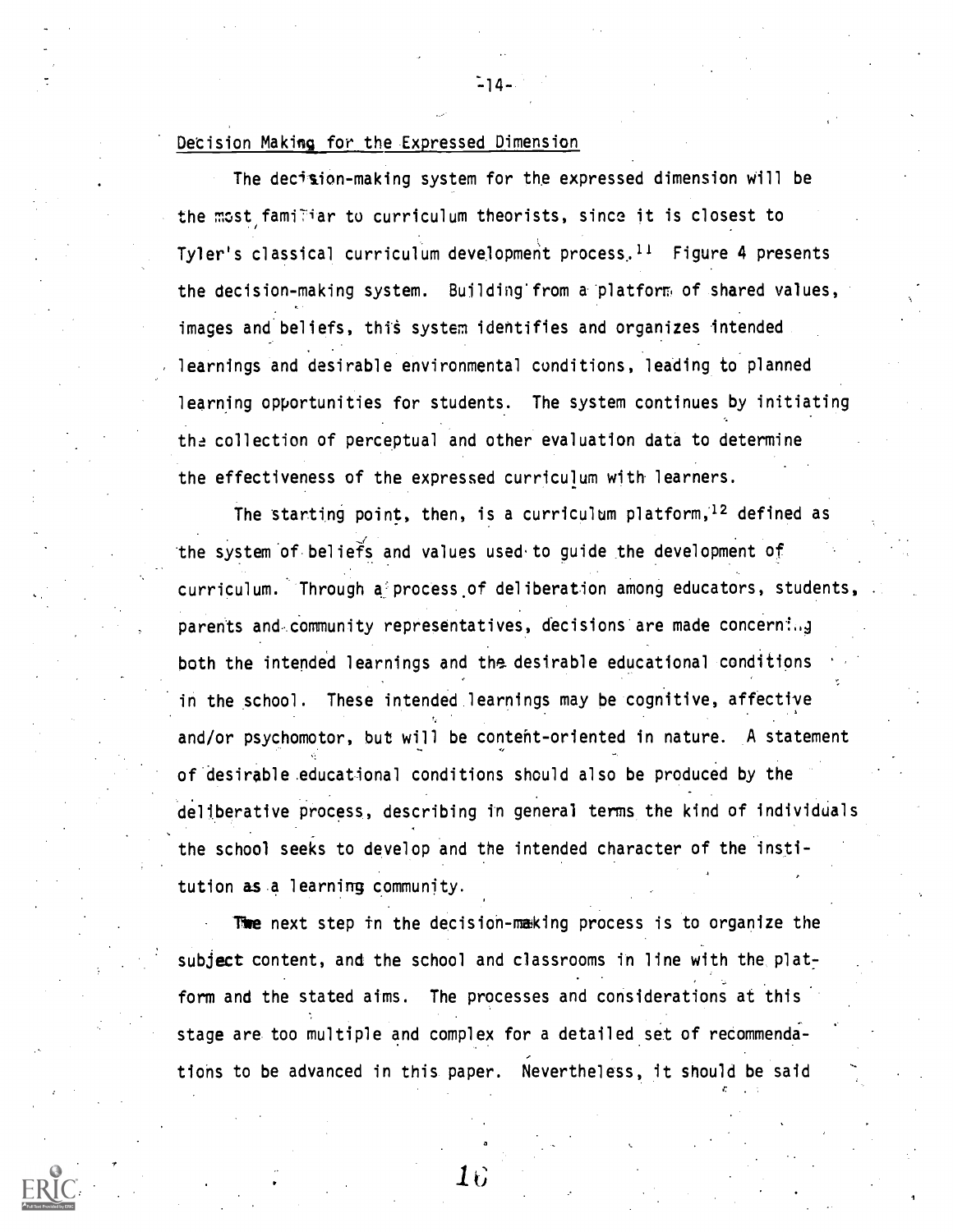

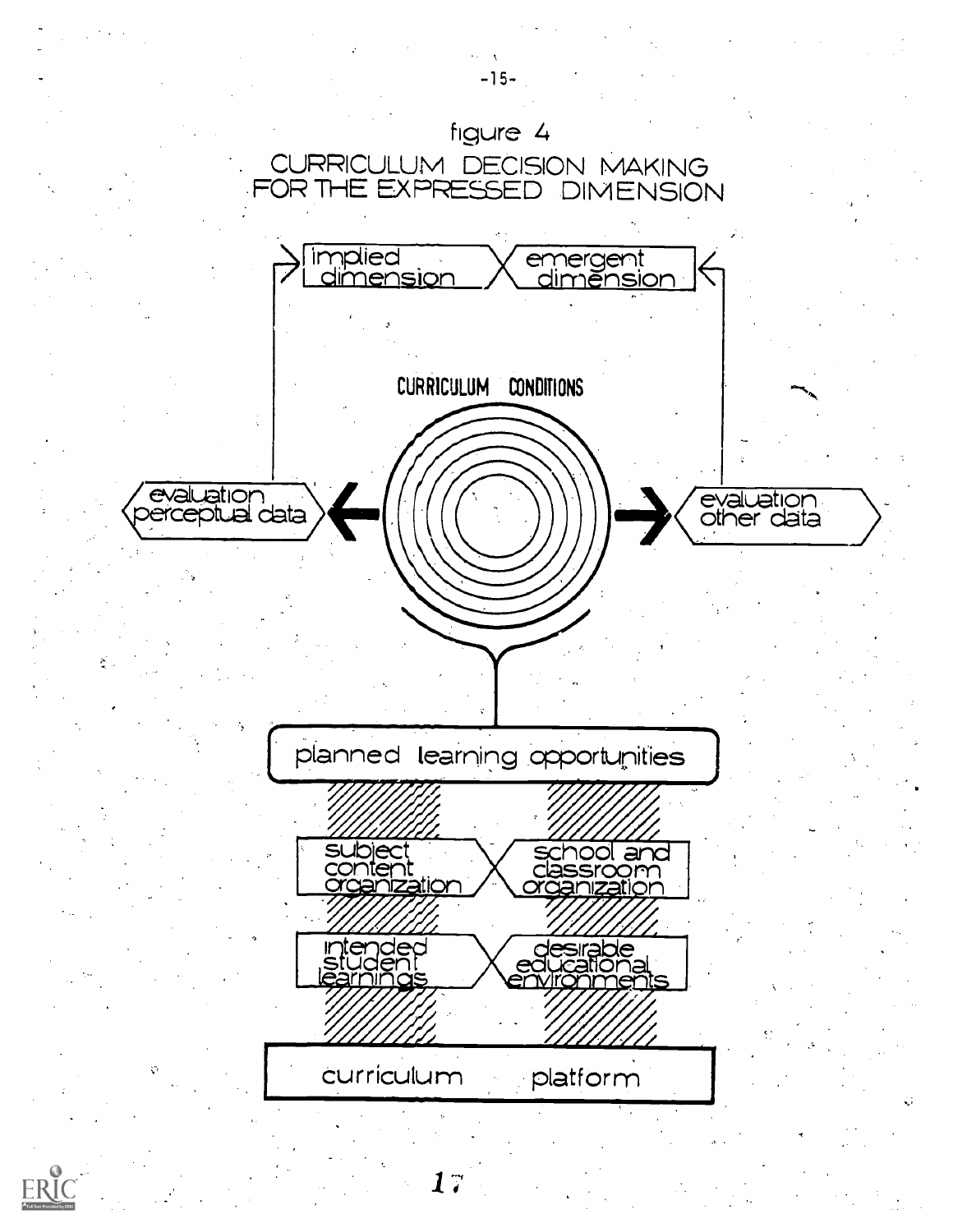that this is the point for the structures of the academic disciplines to be considered, and for the intended 1-arnings to take on appropriate scope, sequence, and integration. Similarly, careful attention is due the consequences of different forms of school and classroom organization, which are means to the ends that have been set. Each school environment is created, often unknowingly, by decisions made about school rules and traditions, physical setting and institutional roles or relationships. In our model of curriculum as environmental conditions, this arena will be stable in important ways yet also subject to ongoing reorganization.

Once subject matter and environment have been organized, the teacher creates planned<sup>3</sup> learning opportunities for students. Whether course syllabi, instructional units or lesson plans, these learning opportunities are the last product df:expressed curriculum 'before instruction., When the plan is implemented in the classroom, a changing set of curriculum conditions is-created. The expressed'decision-making systen ends with the decisions about evaluation and assessment approaches for determining both the results of instruction and the match between the curriculum and learner. Thus, the expressed decision making system leads directly to both the implied and emergent decisionmaking systems which center on reinforcing and improving the ongoing implementation of expressed curriculum.

## Decision Making for the Implied Dimension

The decision-making system for the implied dimension of curriculum  $\leq$ is entered when the perceptions of students are collected. The perceptions of students toward curriculum conditions can be important sources

-16-

 $18\,$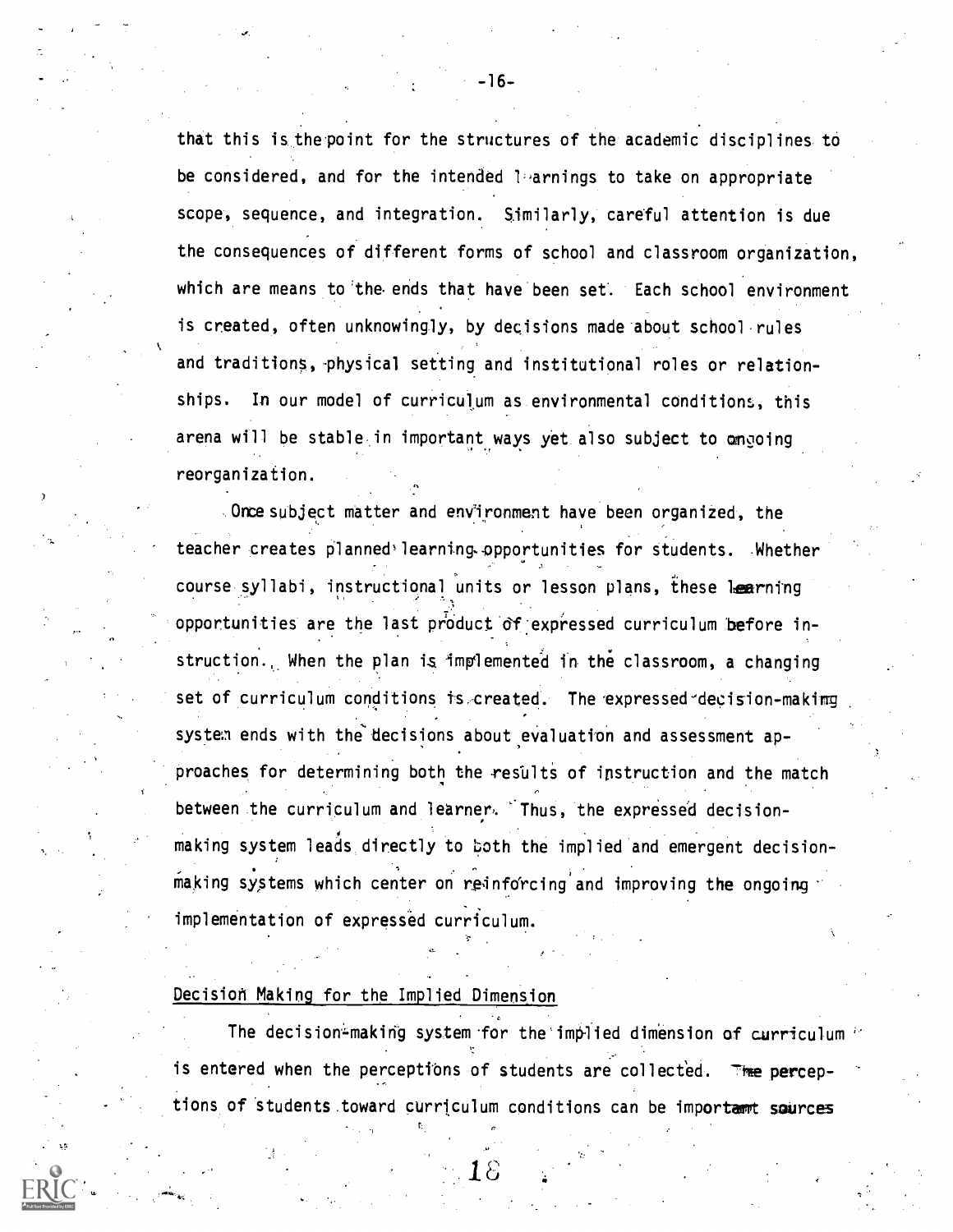of information about the ways the planned environments influence' student behavior. Student perceptions provide cues and clues as to how the press of different environments in the form of curriculum conditions. affect the conduct of different individuals. the implied decision-making system determing tions create situations of congruence or di g perceptual data, :ther curriculum condi-2ction for learners.

As Figure 5 indicates, the first step is to collect perceptual data concerning the match between curriculum conoit'ions and learners. .While ap<sub>se</sub> effective teacher is constantly weighing the implications of student responses to learning activities, sensitive instruments nave also been developed to collect and summarize student perceptions toward key dimensions of a learning environment.<sup>13</sup> We suggest that special attention be paid to student responses to the rules and regularities. of the school, to unanticipated or incidental outcomes of the learning opportunities, and to the nonverbal actions of students and teachers. Perceptual data are used to identify positive or negative implications of.the curriculum. conditions for individuals..

The purpose of collecting and assessing 'perceptual data is for teachers to reach a conscious recognition about the relationship between each pupil and the curriculum environment. We have in mind here something akin to Dewey's concept of problem-definition, in which the transformation of an indeterminate situation into "a problem" is-seen as the first step in inquiry.<sup>14</sup> The decision made during consideration of the implied curriculum dimension is clear cut-a situation of relative disconnection or relative congruence exists for individuals. With this decision reached teacher inquiry has begun. The teacher now moves to the emergent decision-making system.

-17-

19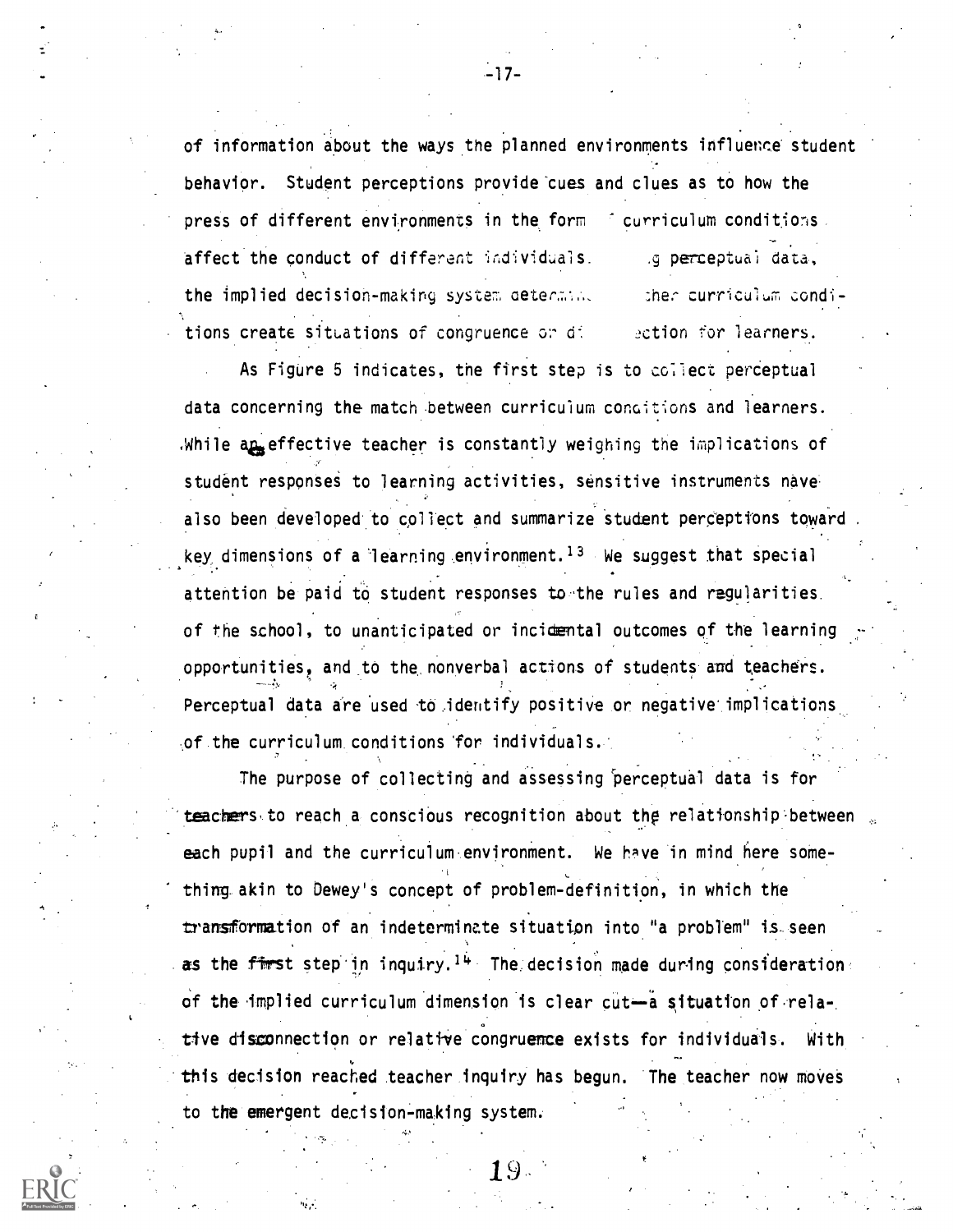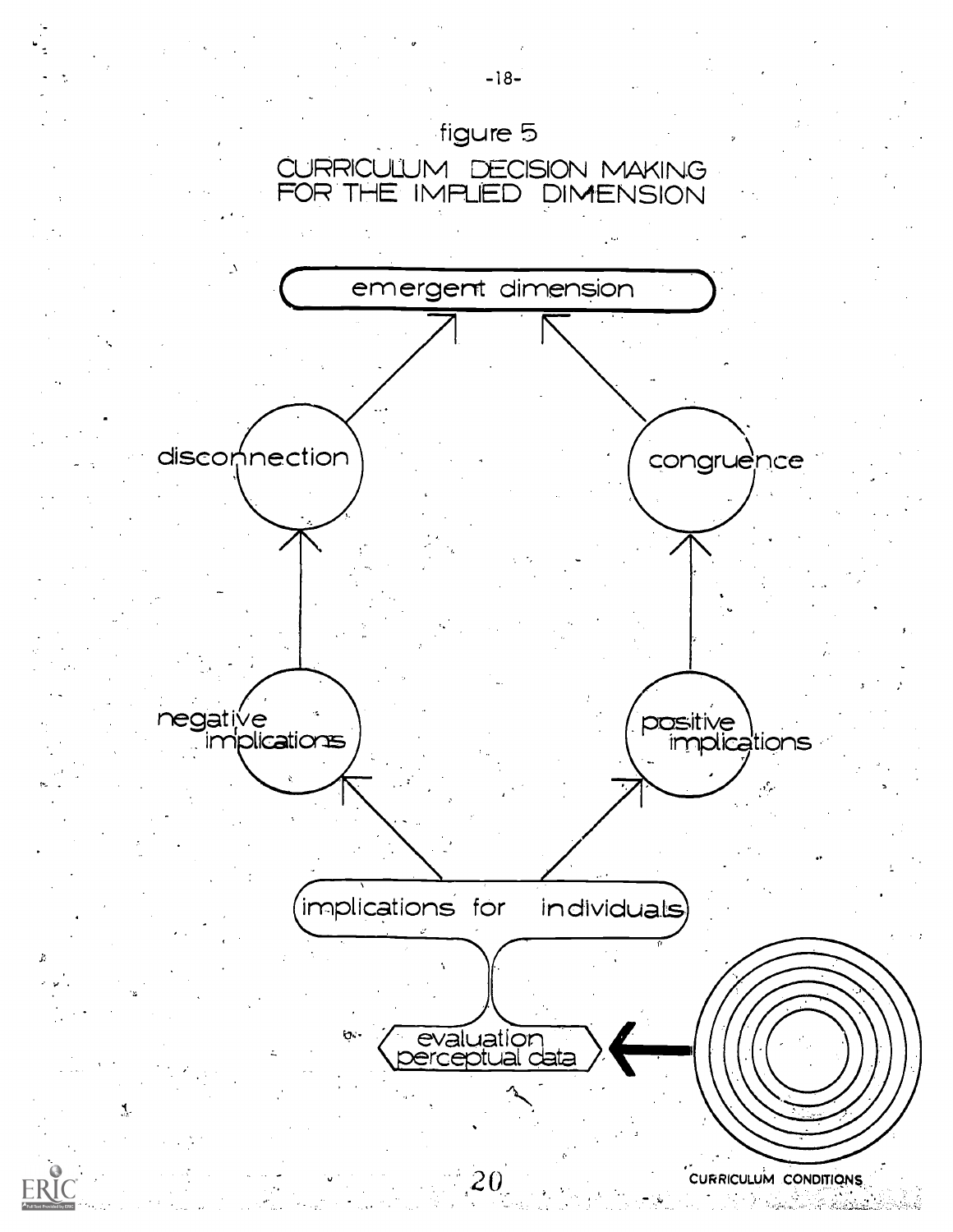## Decision Making for the Emergent Dimension

Figure 6 presents the inquiry process involved in the emergent dimension. Based on a recognition of the disconnection or congruence between learners and curriculum, decision making for emergent curriculum reflects a critical consciousness of the sources of congruence or dis- , connection, and implements supportive or corrective action to create more effective curriculum conditions.

As we have seen, perceptions are an important data source for judging the association between curriculum and students. Other eval-. uation data like achievement tests, aptitude tests, interest inventories, dr attitude scales can also indirectly suggest,disconnection or congruence. In either event, recognition of a problem or desirable condition launches inquiry. The next step is to identify the curriculum conditions that are influencing disconnection or congruence. Using Freire's term "naming," this step includes the formation of hypotheses  $\sim$  concerning why a learner is disconnected or successful. For example, if student perceptions indicate that a learning environment is not serving them adequately, their perceptions of the specific curriculum conditions which affect them provide a starting point for the inquiry into what can be done  $d$  about the mismatch between the curriculum and the student. The maming process could determine whether it is an external condition contributing to disconnection or a misunderstanding or an internal characteristic leading to the problem. Depending on the result of this inquiry, the learning environment could be altered through corrective action that either removes the problematic element or induces the learner to confront and alter his or her own limiting

-19-

21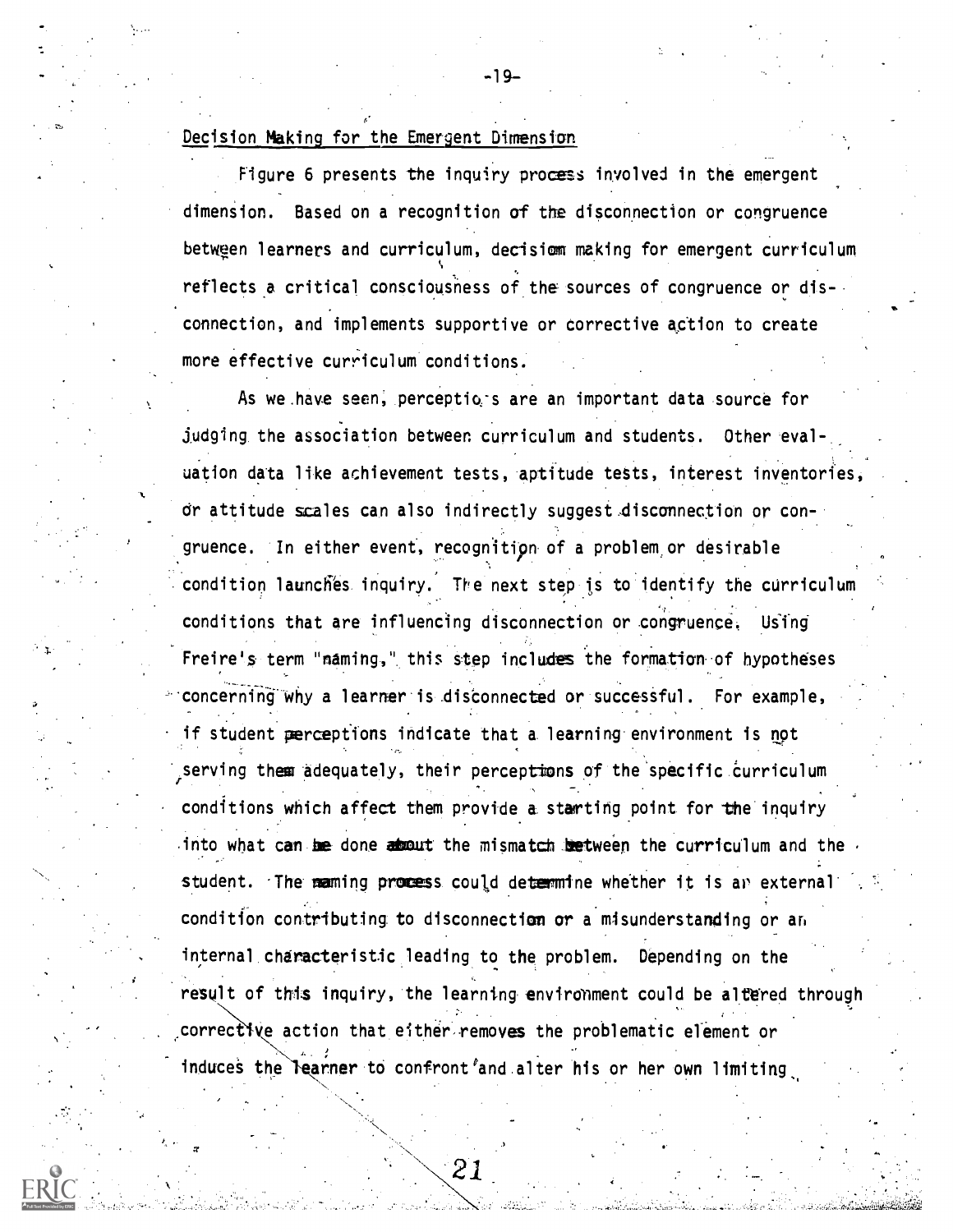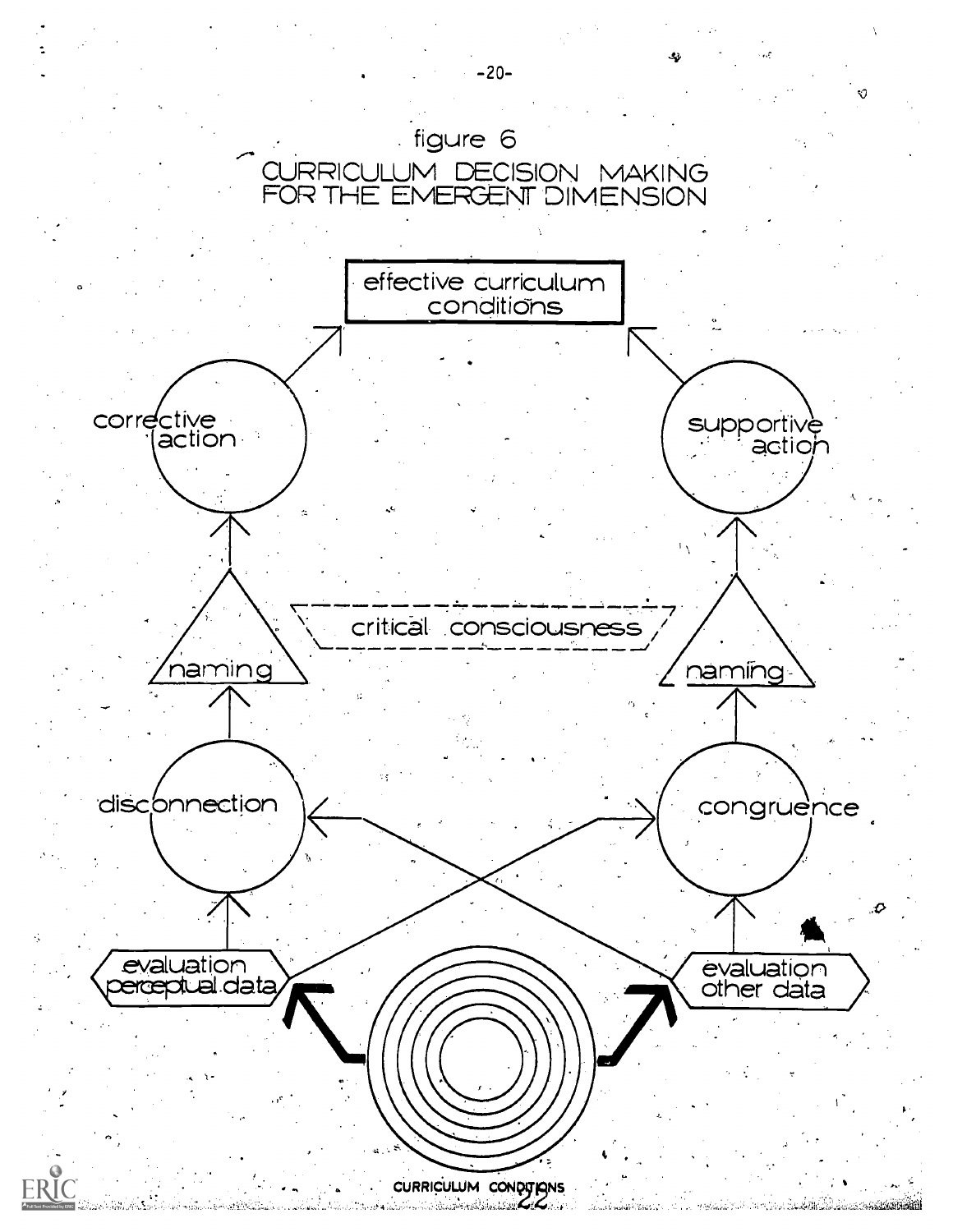perceptions or self-defeating behaviors. It is important to check if the behavior of the learner is indeed the result of disconnection or congruence with the curriculum. The possibility of the quality of student effort contributing to positive or negative action is also considered. Further, attention is given to the off-chance of congruence nourishing the negative or disconnection aiding the positive. The hypotheses formed during the naming porcess are not likely to define causal relationships in the strict sense of'predictability. Rather, a critical consciousness of the curriculum context in which learning occurs for individual pupils should result in the identification of possible links among curriculum conditions, student characteristics, and student behavior.

Based on a growing understanding of curriculum conditions, a teacher can take supportive action to reinforce-and motivate success-, and the same of the same of the same of the same of the same of the same of the same of the same of the same of the same of the same of the same of the same of the same of the same of the same of the same of the same of ful student behavior, or the teacher can begin corrective action to reduce or eliminate possible sources of disconnection between studentand curriculum. As Dewey points out, alterations in a learning environment are experimental in pature, especially at first. Based on exploratory hypotheses, possibly relevant solutions come to  $m$  nd. ,- Emergent ideas that "pop out" during the determination of factual conditions are, in Dewey's terms,

> anticipated consequences (forecasts) of what will 'happen when certain operations are executed under and with respect to observed conditions.  $\ldots$ The more the facts of the case come to light in consequence of being' subjected -to observation, the clearer and more pertinent become the conceptions of the way the problem constituted by these facts is to be dealt with.

> > $2\mathfrak{Z}$

-21-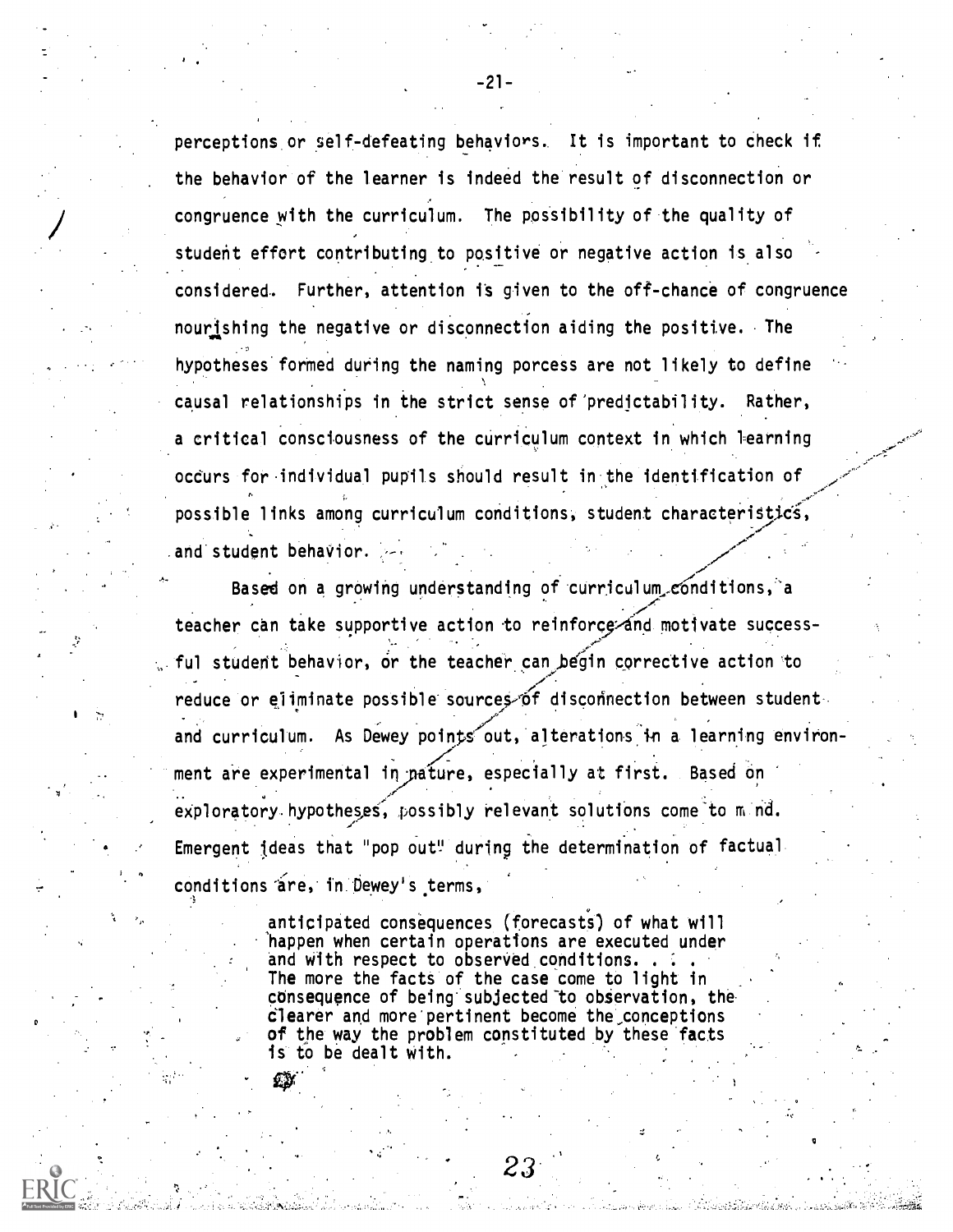In fact, as critical consciousness of curriculum conditions develops, the functional fitness of emergent'solutions becomes easier for the. teacher to assess. The experienced environmentalist teacher; after  $\check{\mathsf{v}}$ iewing behavior and considering perceptual data from a learner, can make highly accurate forecasts as to the effectiveness of possible curriculum. approaches. Since the end of the emergent decision-making system is more effective curriculum conditions, the process of curriculum reconstruction should be an ongoing series of increasingly accurate emergent decisions concerning ways to increase the match's between the learner and the curriculum.

## Decision-making Among the Curriculum Systems

As Figure 7 shows, the three dimensions of curriculum development are inter-related systems each contributing to effective curriculum conditions. The decisions in the expressed dimension, curriculum's classical starting point, create planned learning opportunities. Once instruction has begun, the implied curriculum becomes increasingly salient, and learner's perceptions are collected in an ongoing monitor-'ing of the fit between students and the curriculum environment. From this problem recognition process (including acknowledgement of successful fit), emergent curriculum decisions are made to correct or reinforce key curriculum conditions.

In sum, a multi-dimensional definition of curriculum has led to this kaleidoscope type model for curriculum development. Thinking back to Figure 3, where the ends of'one continuum of curriculum definitions were turned to form a circle, the comprehensive and versatile nature of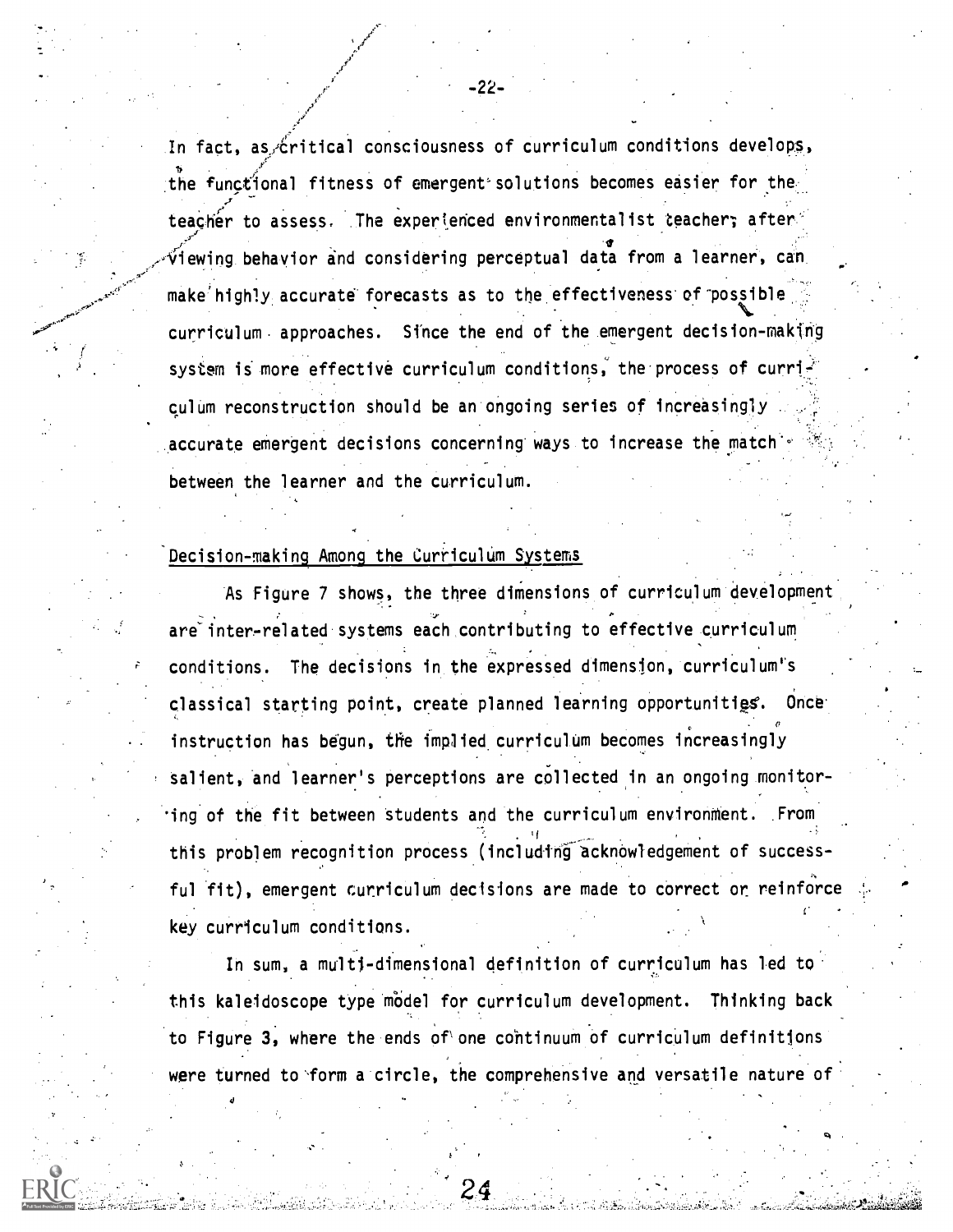this curriculum approach becomes more clear. Too often, curriculum development models based on one-dimensional definitions of curriculum have turned a blind eye to the effects of the implied dimension and overlooked the importance of the emergent curriculum. The expressed curriculum, on the other hand, has dominated school practice, leading to a situation where much of the expressed curriculum comes into being in response to demands for efficiency and convenience. While a multidimensional approach is comprehensive and responsive, it is not simple or easy to put into practice. For this reason, we now turn to some considerations for the implementation of this curriculum development

**Aligure 7** MULTI-DIMENSIONAL DECISION-MAKING

model.



 $-23-$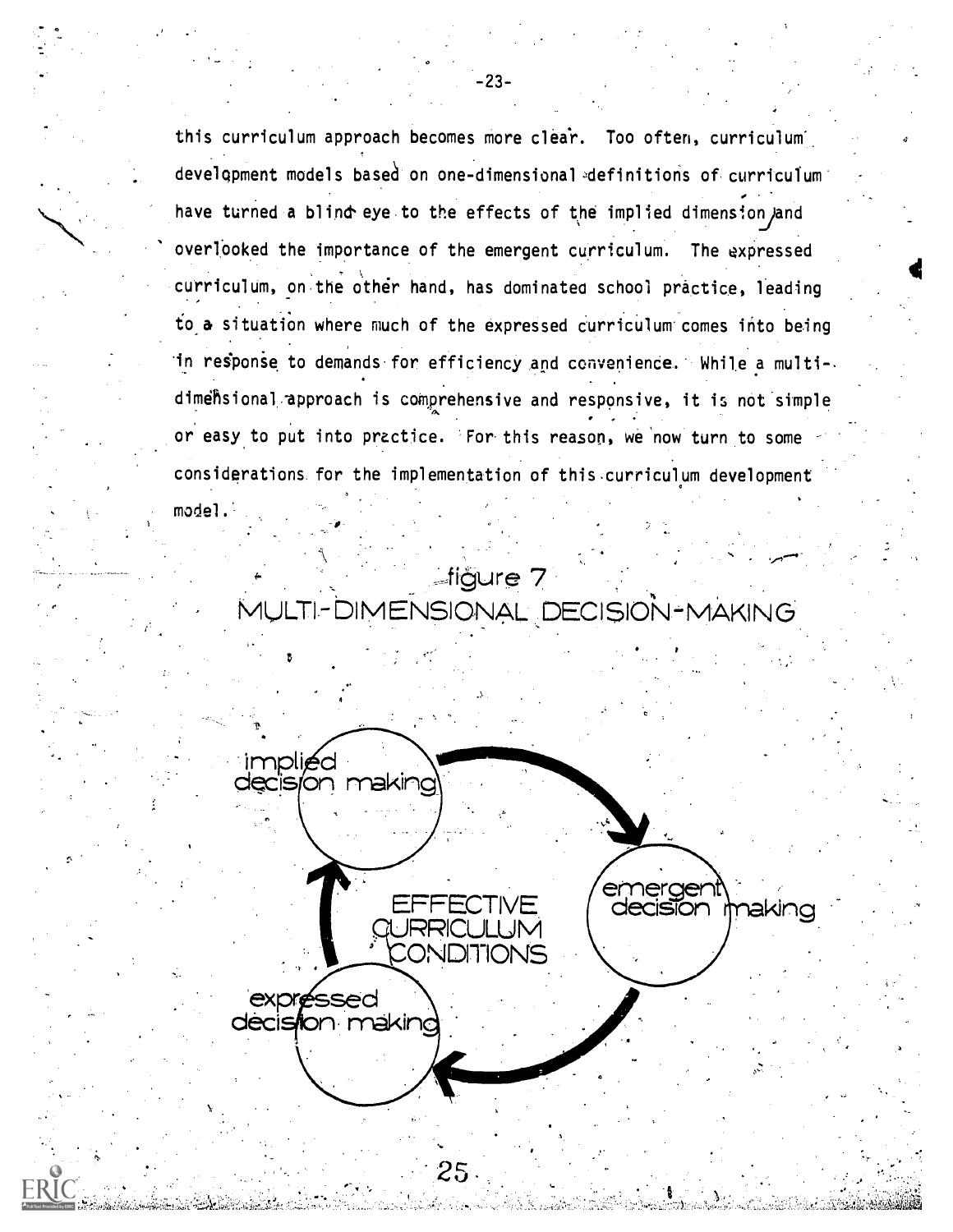CONSIDERATIONS FOR DECISION MAKING IN THE PRACTICAL

-24-

A definition-of curriculum and a model for curriculum  $\det$ making contribute to, but do notinsure, development and implementation 6 of curriculum. The chances for successful gecision making are enhanced, however, when consideration is given to the practical realities necessary for teacher action. Three considerations likely to enhance teacher decision making in schools and classrooms are presented in this final section. The following considerations were identified as a result of talks with teachers about the.barriers they face when trying to bring about curriculum improvement.<sup>16</sup>

> The teacher should be the key leader for implementing curriculum improvement, including alteration and elimination of existing curriculum or development and-adoption of new curriculum.

Teachers perceive that. one of their majoi-responsibilities is to create curriculum in the form of conditions that assist pupils to succeed in their learning in classrooms. It is.the classroom as a set of curri-  $\mathbf{c} \bullet \mathbf{c}_1$  , where  $\mathbf{c} \bullet \mathbf{c}_2$ culum conditions, with the teacher as a major influential factor, that 0 interacts with the uniqueness of the student. Teachers readily acknowledge that they are closest to students and that they spend the most time with students. It follows, then, that teachers would likely<sup>the</sup> most friformed about student academic needs, personal interests, and learning styles. In plain words, teachers are in the best position to make decisions about the setting for learning. Yet, teachers' reports and experiences show us that many important curriculum decisions are made by people who are far removed from the day-to-day reality of the classroom, and who are without current data about students.- Our talks with teachers suggest that they have limited involvement in

26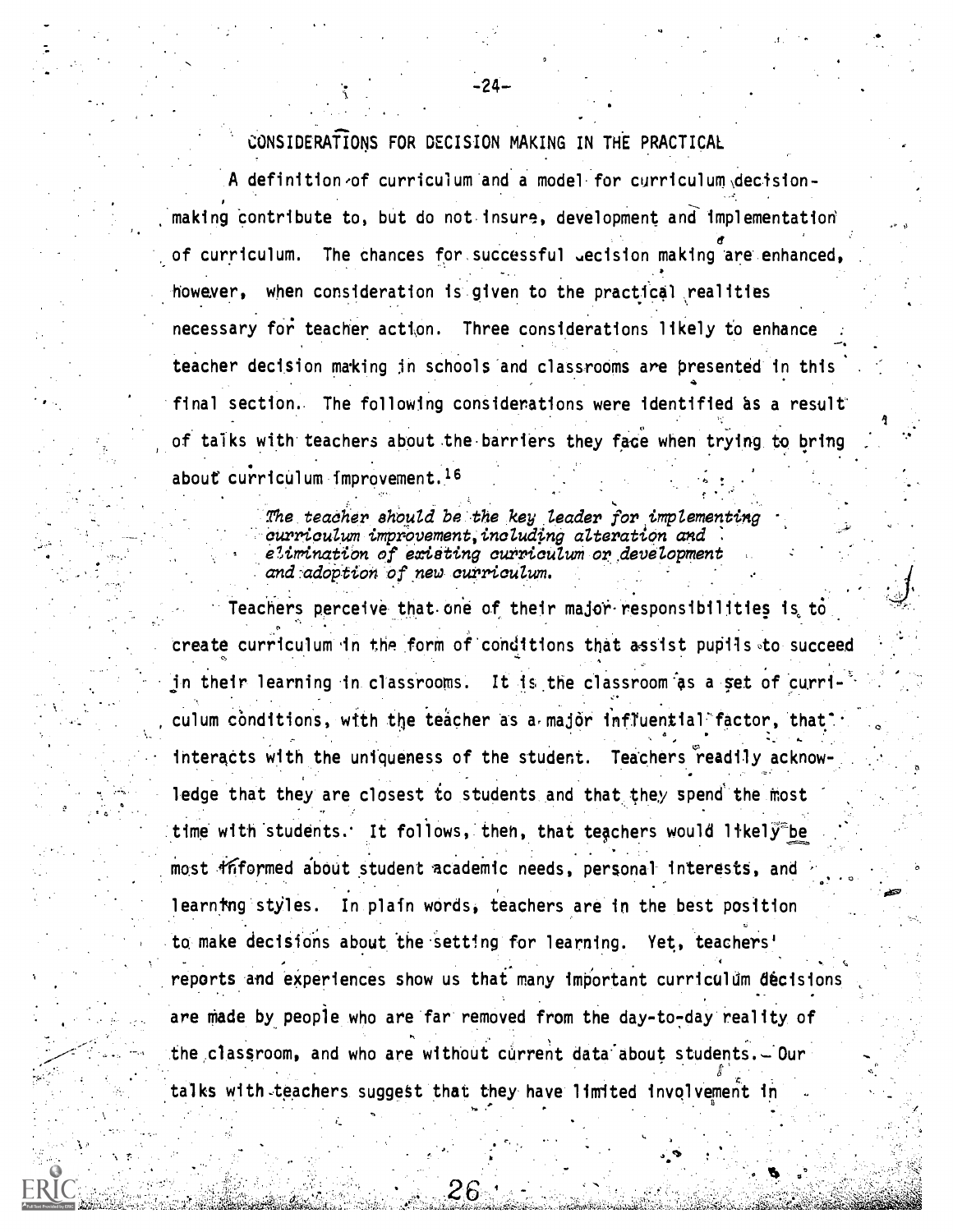curriculum decision-making concerning the social and intellectual conditions for learning (and for their daily work). In effect, teachers perceive that they are usually in a position of accepting or rejecting what others have decided for them.

> The single classroom should serve as a powerful unit for curriculum implementation.

Unfortunately, decisions to implement curriculum change made by legislators, members of the state department of education, members of the school board, or principals are often viewed by teachers as externally imposed demands that can cause them to pe orm in ways that are contrary to the needs of learners. Teachers seem to adjust to external decisions by simply retreating to the classroom. Thus many of the curriculum changes thought to be Implemented in classrooms have ricocheted from.the closed door to rest mainly in the minds of the originators. Possibly the starting point for curriculum implementation should, be behind the classroom door with the teacher in the classroom, and then work-out to the total school so that conditions for success can be better established. By understanding the nature of existing classroom conditions and the priorities of teachers, appropriate plans for implementation can be developed so that teachers are part of the plan rather than part of the problem of resistance.

The single classroom is also important for implementation because most encounters between teachers and students intended to promote learning take place in this setting. It is here that students are likely to engage or disconnect from the curriculum. Of course many factors outside the classroom (including home, school, local community) also . . encourage or impede learning. Yet, it is in the classroom where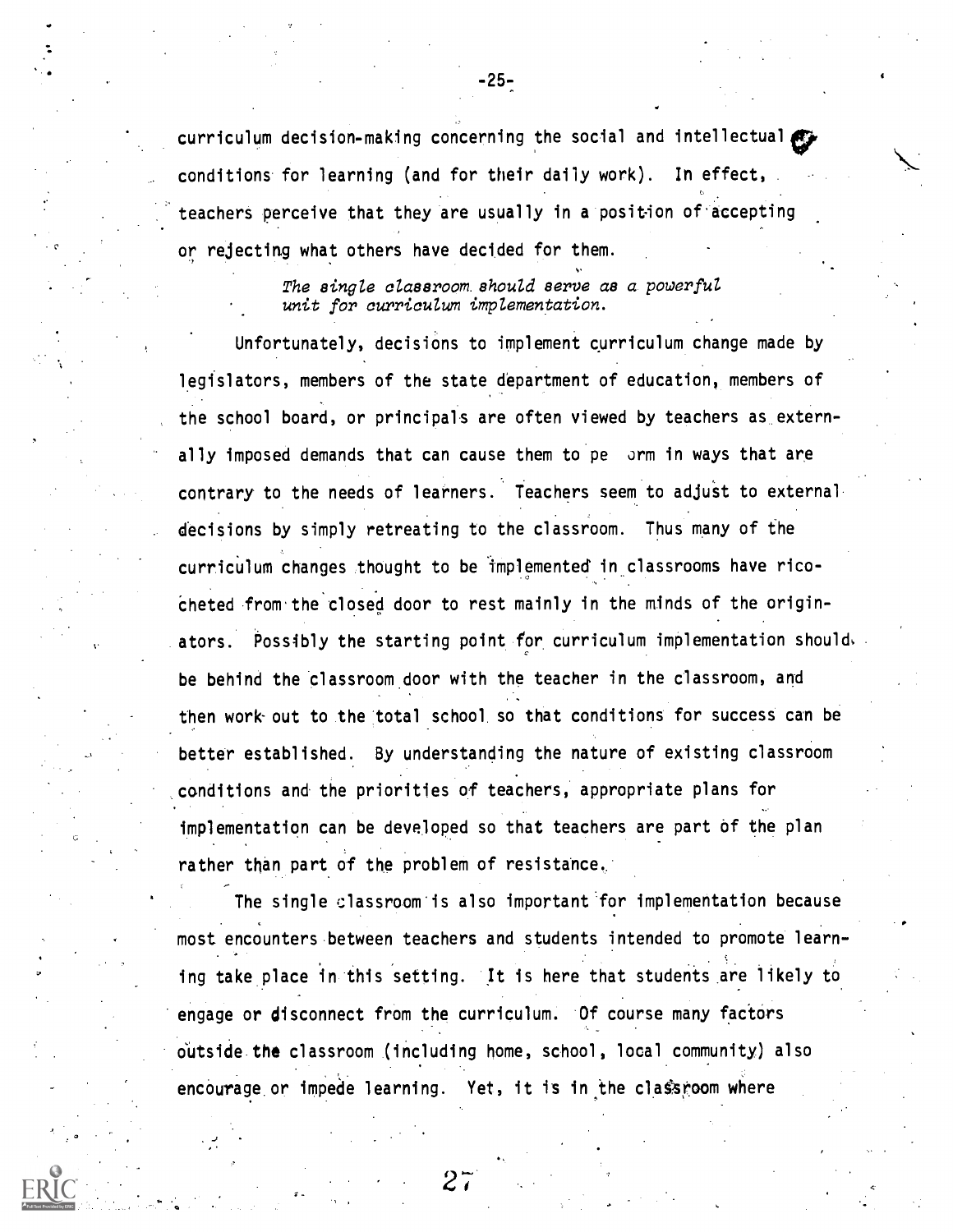teachers are best able to intensify positive conditions and soften negative forces that make a difference in learning for individual students.

> A positive match should exist between teacher behaviors required by the school and behaviors required by student demands in'the classroom.

Teachers and the principal working in concert can build a total school environment that supports curriculum efforts and insures an -opportunity for success. However, a positive match between the school and the Classroom is seen as more of an exception than a norm. Under "out-of-joint" conditions, teachers perceive that survival depends on doing more of what is required by the school and less of what is needed by the pupils. In the process of getting by (and on and up), teachers can develop a mistaken perception of their responsibility for changing the forces they experience. Decisions to improve the curriculum go begging, and the students are presented with curriculum conditions that reflect the incongruence experienced by the-teacher. If, this circumstance continues, teachers seem to become more willing to accept , mismatches between school and learning and less willing to initiate action that will make the school more responsive. Gradually, they become mere spectators in the life of the school.

Teachers who decide to act to eliminate counter-productive external conditions often become "marginal" people living on the fringes of the school. On, the other hand, those who decide to adapt to the incongruence survive by.being absorbed into the structures -that reduce their effectiveness in the classroom. Learning, to live with or accept conflict between school requirements and student demands

 $\sim 28$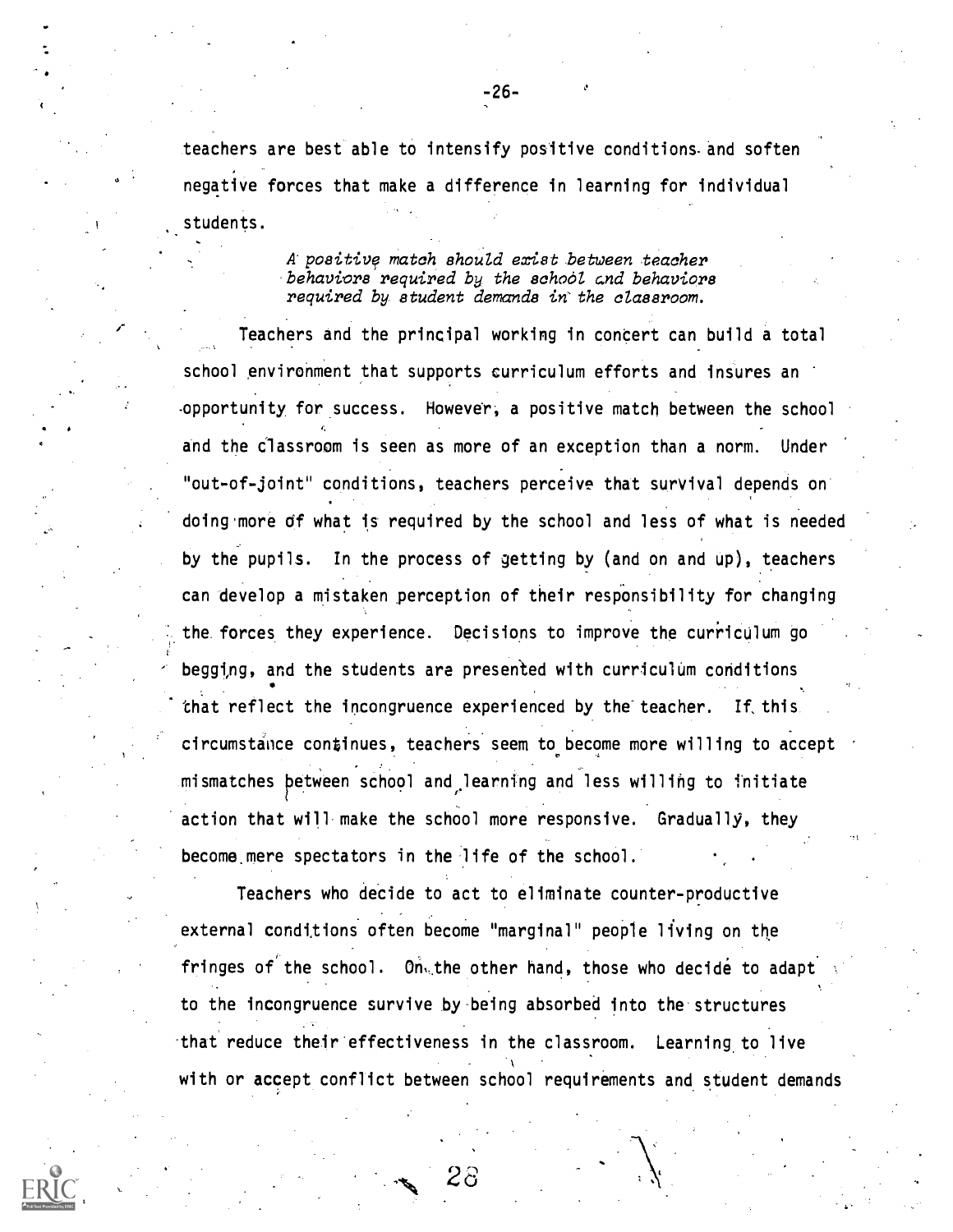for learning can make teachers.lose awareness of their right and capacity to improve the curriculum environment. Deciding and acting on the reality in which one lives and works are necessary for individual and institutional improvement.

Teachers report that they no longer nod politely and smile at announcements of external decisions that misdirect\_precious energy that could otherwise be used to foster meaningful learning environments. Yet, they do not seem to take the lead in constructively identifying and eliminating school conditions that sap teacher energy away from assisting pupils to learn. It is necessary to establish the complex connecting tissues that link the teacher with the school and the students. It is the unproductive tension between the teachers and the school environment that must be reduced so that the-school can be more responsive and supportive, and so that the curriculum can be a better means for making the classroom an effective place'for learning.

## CLOSING

This paper establishes a way of thinking about curriculum as environments for learning. The definition and the model for decisionmaking are intended to generate an intensity of purpose and provide directions for making our schools better. We suggest for your consideration that the ideas about curriculum held by many educators are so limited as to place constraints on achieving the very goals they. profess. A change in conceptual attitudes might lead to making the existence of the school more compatible with the people who live and learn within its environment.

 $2\mathbin{\vee}$ 

-27-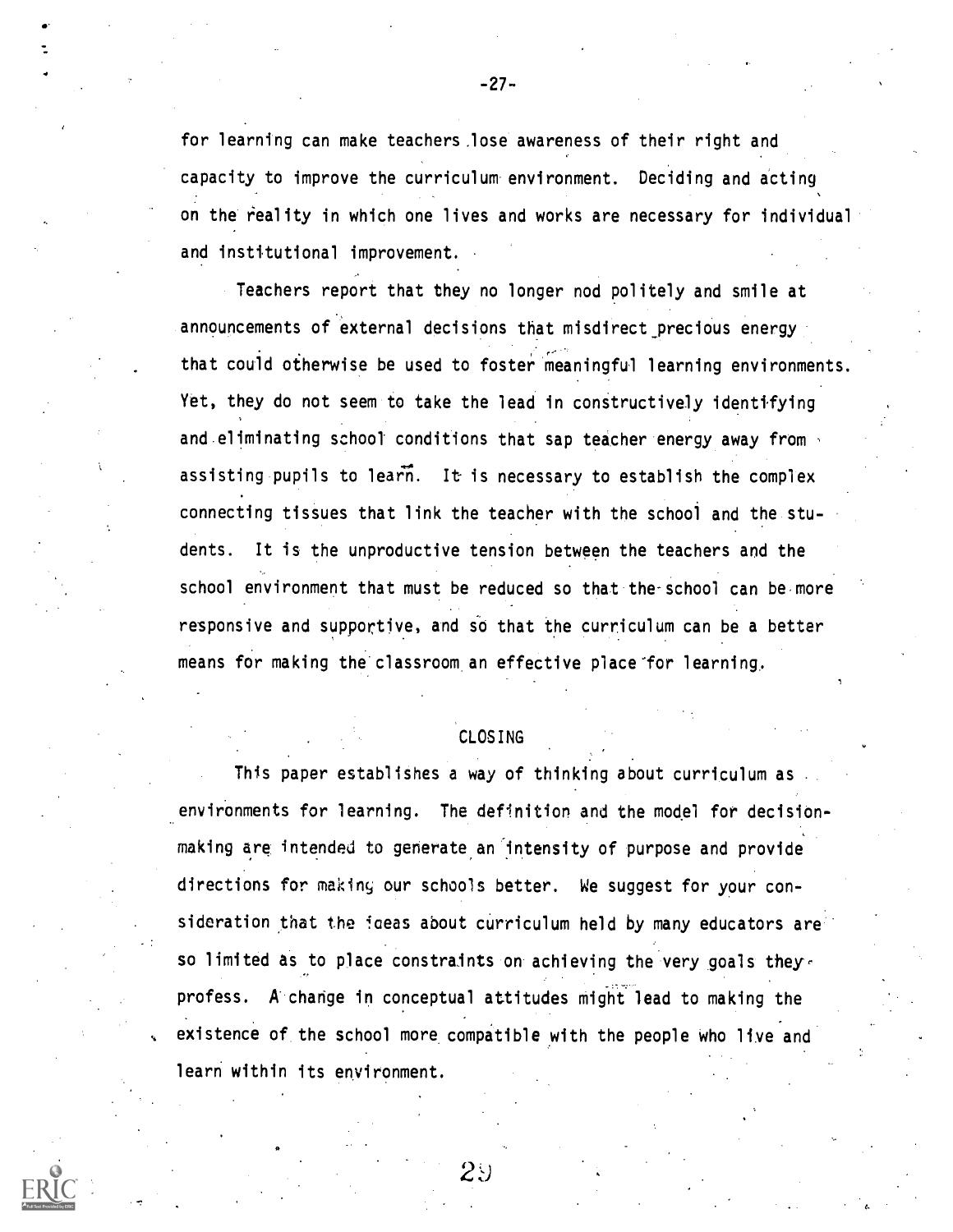The environmentalist, approach advanced in this paper places teachers in a central leadership position for initiating needed curriculum improvement. The starting place can be made clear because curriculum decision-making serves as a critical entry point into the improvement process. Yet, teachers must act in order to close the persistent gaps between studentsand the habitat of our schools and classrooms. This paper was developed in the course of such practice, and it is intended to guide future efforts to improve conditions for learning. Possibly the time is now right for curriculum to be less of a curious creature and more of a responsibility.

 $30$ 

فيستعم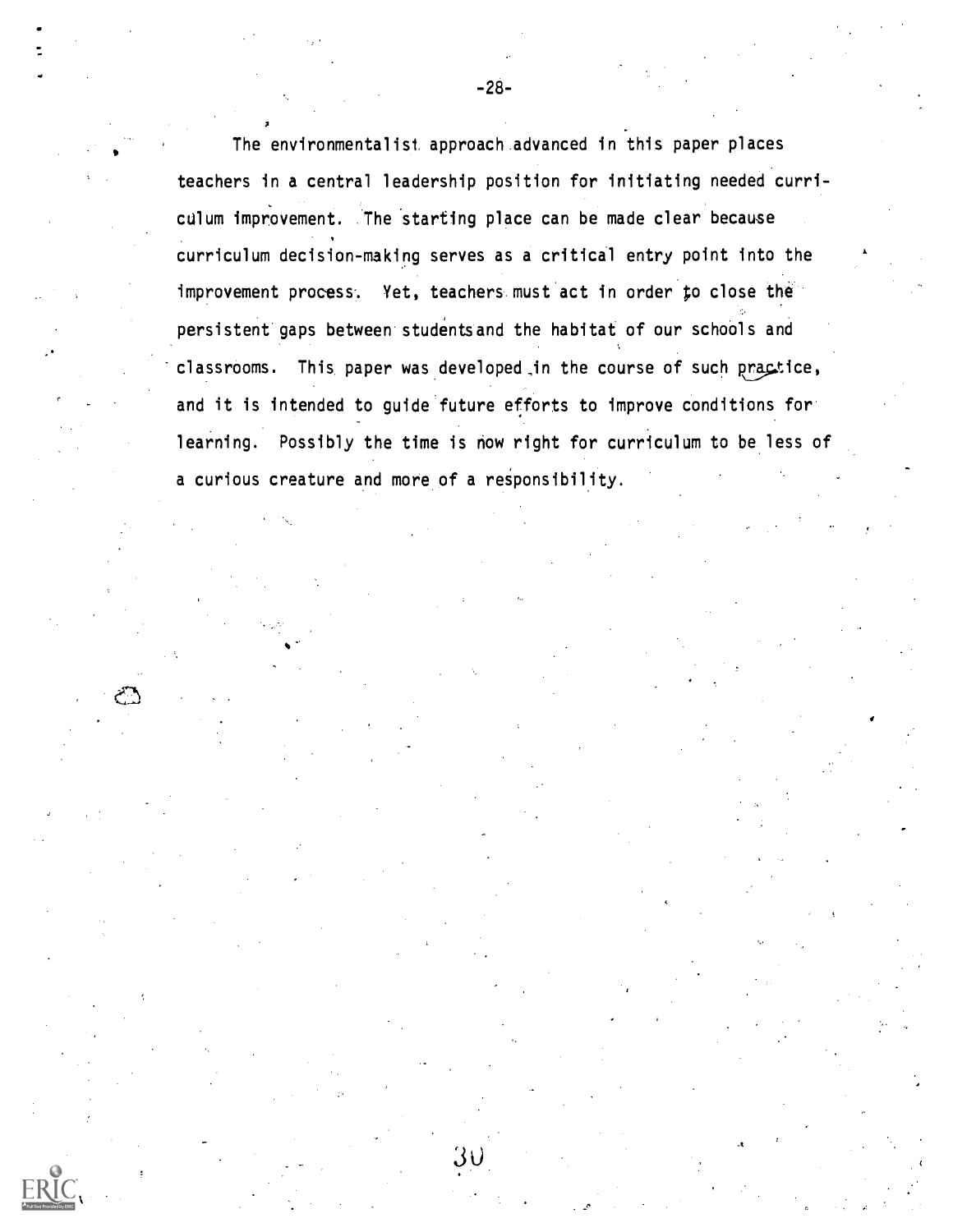## REFERENCES

'Perceptions of students, teachers, principals, and parents were gathered by means of informal discussions between the authors and the participants. Care was given to insure that various grade levels, different cultures, and social class backgrounds, were represented. Data were collected in different settings, including schools and classrooms, grocery, stores, food cooperatives, homes, athletic 'events, and shopping malls. 'We simply asked people to tell us what they thought curriculum means. The responses were written down and patterns among various groups were identified. Also, fifty statements describing the meaning of curriculum written by teachers and principals were reviewed to determine patterns. We did not intend to conduct a highly structured and controlled data collection and analysis. Rather, our purpose was simply to gain some insight into how various-people viewed the meaning of curriculum.

2For a comprehensive overview of the problem of defining curriculum, see Daniel and Laurel Tanner, Curriculum Development: Theory into Practice (New York: Macmillan Publishing  $\zeta$ o., Inc., 1975), Chapter 1.

<sup>3</sup>John Dewey, <u>Democracy and Education</u> (London: The Macmillan Company, 1916); Anne Anastati, "Heredity, EnVironment and the Question 'How?'," Psychological Review,,65 (1958):196-207; Benjamin Bloom, Human Characteristics and School Learning (New York: McGraw-Hill Book Company, 1916); B. F. Skinner, Beyond Freedom and Dignity (New York: Alfred A. Knopf, 1971).

`'Henry Murray, Explorations in Personality (New York: Oxford University Press, 1938).

5cf. Philip Phenix, in A. Harry Passow (ed.), Curriculum Crossroads (New York: Teacher's College Press, 1962); Joseph J. Schwab, The Concept of the Structure of a Discipline," The Educational Record, Vol. 43 (July 1962); Carter V. Good, Dictionary of Education, 2nd ed. (New York: McGraw-Hill Book Company, 1959).

6cf. Tanner and Tanner, op. cit., p. 45; W. James Popham and Eva I. Baker, Systematic Instruction (Englewood Cliffs, N.J.: Prentice-Hall, Inc., 1970); John I. Goodlad, Planning and Organizing for Teaching (Washington, D.C.: National Association, 1963).

7Ralph W. Tyler, "The Curriculum--Then and Now," in Proceedings of the 1956 Invitational Conference on Testing Problems (Princeton, N.J..: Educational Testing Service, 1957); Hollis I. Caswell and Doak S. Campbell, Curriculum Development (New York: American Book Company, 1935).

31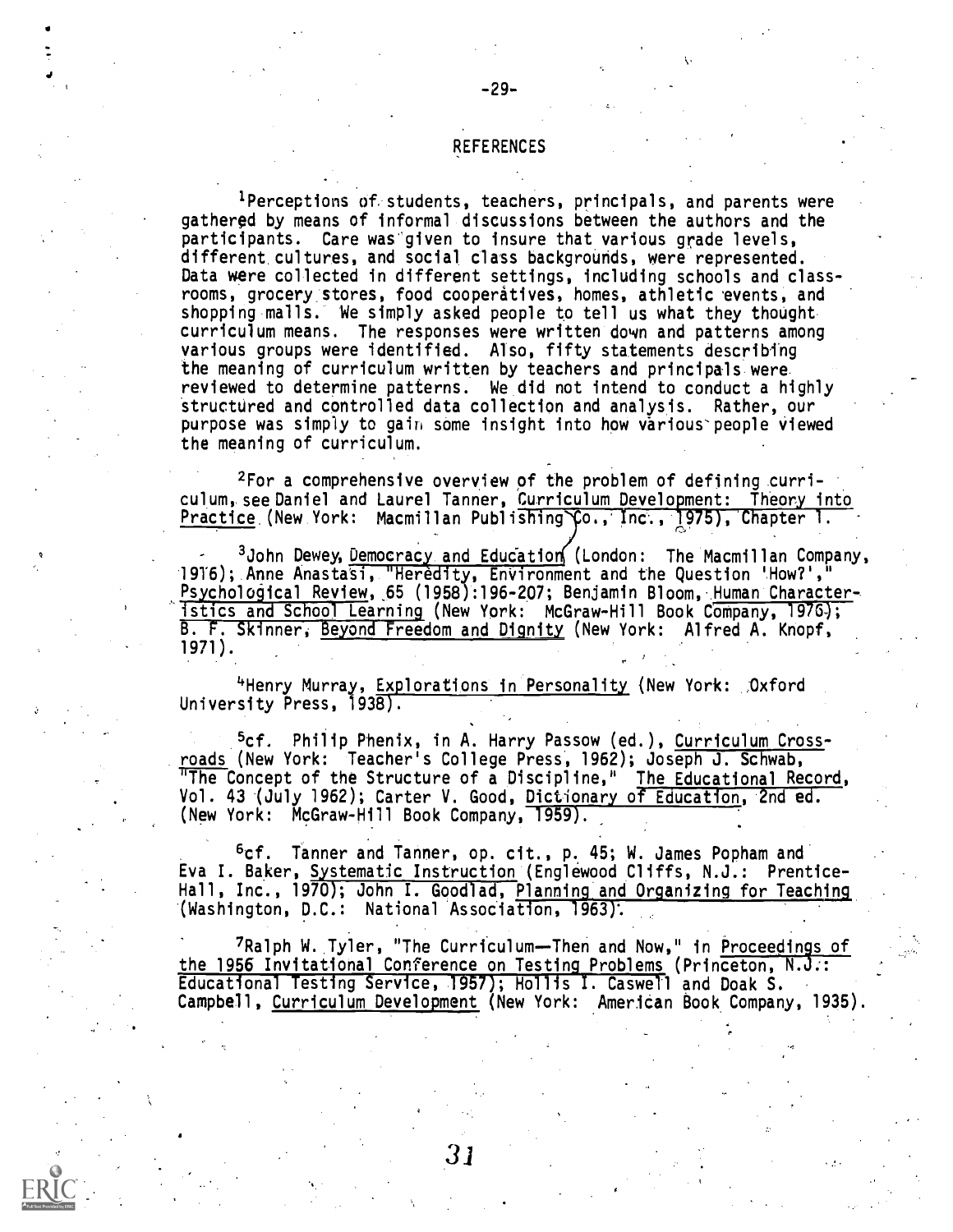<sup>8</sup>Paulo Freire, Pedago<u>gy</u> of the Oppressed (New York: Herder and . Herder, 1972); Lawrence E. MetcaTf.and Maurice P. Hunt, "Relevance and the Curriculum," in Elliot W. Eisner and Elizabeth Vallance (eds.), Conflicting Conceptions of Curriculum (Berkeley, CA: McCutchan Publishing Corporation, 1974); John S. Mann, :"High School Student Protest and the New Curriculum Worker," in Ronald T. Hyman (ed.), <u>Approaches</u> in Curriculum (Englewood Cliffs, N.J.: Prentice-Hall, Inc., 1973).

 $^{\circ}$   $^{\circ}$ Further, the staff of the Center for Curriculum Studies for the past ten years has worked with school systems across the country to involve teachers in curriculum decision-making. 'These efforts resulted in access to the successes and failures of teachers working with the institutional forces that encourage or hinder curriculum improvement in the practical settings of schools and classrooms. Attempts to solve persistent curriculum problems in the practical context contributed in a systematic and intuitive way to the curriculum decision-making systems and to the definition of curriculum advanced in the present paper. The varied participants in this effort come from schools in the backwoods of Virginia serving children' from economically, poor families, and from schools in fashionable locations in New Jersey and California; serving children from financially abundant home environments. Following is a list of some of the school systems that worked to have the teacher become a leader in curriculum improvement at the school level:

es

. Public Schools,'Palmer, Massachusetts Montclair Public Schools, Montclair, New .Jersey Bangor Public Schools, Bangor, Maine Pasad<sub>r</sub> na Public Schools, Pasadena, California  $\bullet$   $\bullet$  Rockbridge County Public Schools, Lexington, Virginia rince-William County Public Schools; Manassas, Virginia' Rockingham County Public Schools, Harrisonburg, Virginia  $\bullet$ Winston-Salem Public Schools, Winston-Salem, North Carolina. Leonia Public SChools, Leonia, New Jersey.

<sup>10</sup>Robert Sinclair and David Sadker, Through the Eyes of Children (Boston: Bureau of Curriculum Services and Institute for Educational Services, 1973); Ward Ghory, "Alternative Educational Environments: Marginal Learner Perceptions of Curriculum Conditions in Public Alternative High Schools" (Ed.D. Dissertation, University of Massachusetts, 1978).

<sup>11</sup>Ralph W. Tyler, Basic Principles of Curriculum and Instruction (Chicago:, University of Chicago Press, 1949).

<sup>12</sup>Our use of the term "platform" is similar to Decker Walker's interpretation in his paper: Decker Walker, "The Process of Curriculum Development: A Naturalistic Model" in School Review, Vol. 80, #1, November 1971.

<sup>13</sup>Sinclair and Sadker, op. cit., Ghory, op. cit.